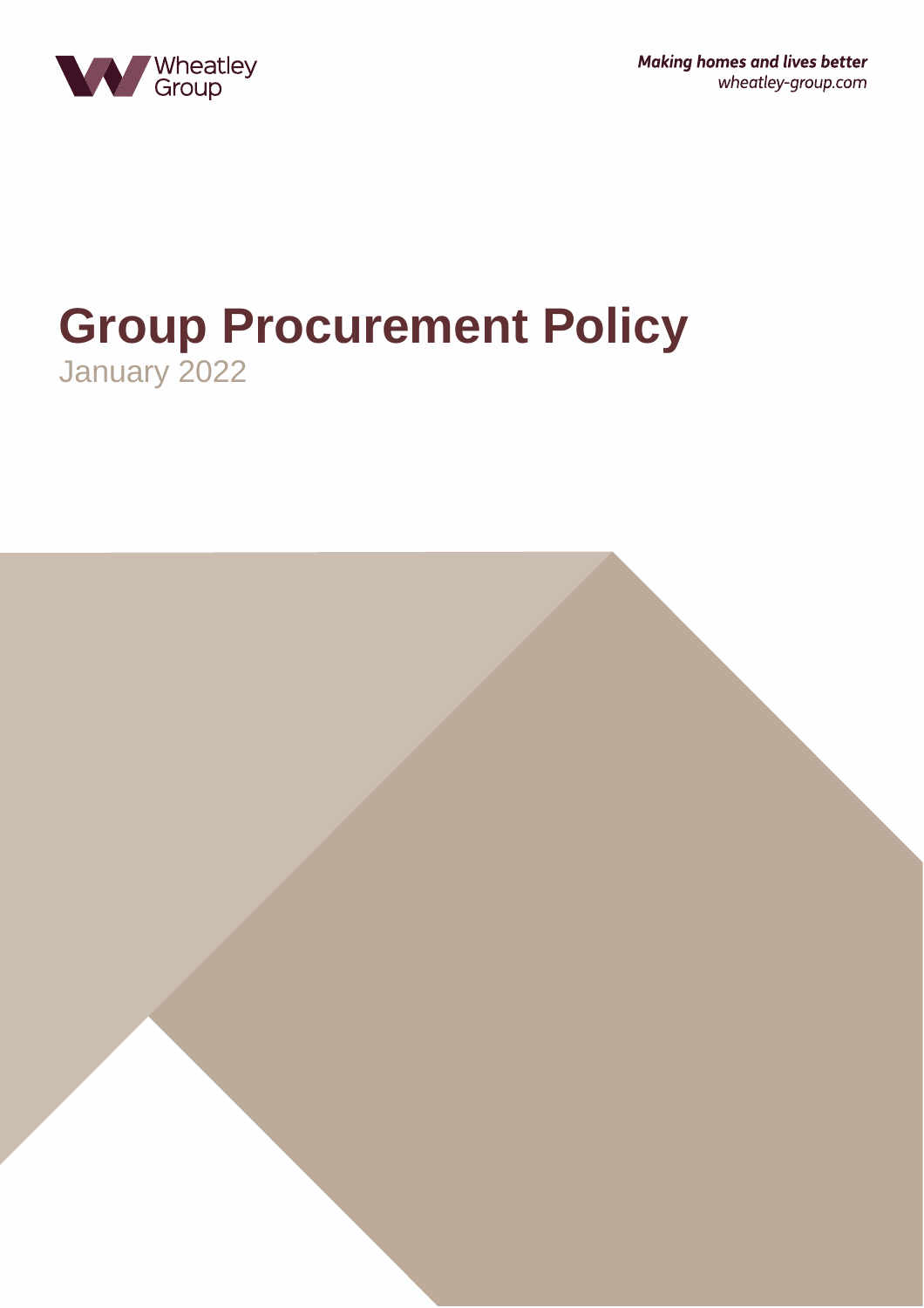We can produce information on request in large print, Braille, tape and on disk. It is also available in other languages. If you need information in any of these formats please contact us on Freephone 0800 479 7979.

如果你向我們提出要求,我們可以為你提供本資訊的其他語言的版本,或者是盲文或 磁帶。如果你需要本資訊的任何一種這些版式的版本,請聯繫我們,雷話號碼是 0800 479 7979.

Si vous nous le demandez, nous pouvons vous remettre ces informations en d'autres langues, en braille ou sur cassette. Si vous souhaitez que ces informations vous soient fournies sous l'un de ces formats, contactez-nous en composant le 0800 479 7979.

چنانچه مایل باشید میتوانید این مطالب را به فارسی یا زبانهای دیگر و همچنین بریل و یا بر روی نوار كاست دريافت داريد. در صورت نياز خواهشمنديم با شماره تلفن 7979 797 0800 با ما تماس بگير يد .

ਜੇ ਤੁਸੀਂ ਸਾਨੂੰ ਬੇਨਤੀ ਕਰੋਂ ਤਾਂ ਅਸੀਂ ਤੁਹਾਨੂੰ ਇਹ ਜਾਣਕਾਰੀ ਹੋਰ ਭਾਸ਼ਾਵਾਂ, ਬ੍ਰੇਲ (ਨੇਤ੍ਰਹੀਣਾਂ ਲਈ ਭਾਸ਼ਾ) ਵਿੱਚ, ਜਾਂ ਟੇਪ ਉਪਰ ਦੇ ਸਕਦੇ ਹਾਂ। ਜੇ ਤੁਹਾਨੂੰ ਇਨ੍ਹਾਂ ਵਿੱਚੋਂ ਕਿਸੇ ਰੂਪ ਵਿੱਚ ਚਾਹੀਦੀ ਹੋਵੇ, ਤਾਂ ਕਿਰਪਾ ਕਰਕੇ ਸਾਡੇ ਨਾਲ 0800 479 7979 ਨੰਬਰ ਤੇ ਸੰਪਰਕ ਕਰੋ।

Na Pana/Pani życzenie możemy zapewnić te informacje w innych językach, alfabetem Braille'a lub na kasecie. Jeśli chciał(a)by Pan(i) uzyskać te informacje w którejś z tych form, prosimy skontaktować się z nami pod numerem telefonu 0800 479 7979.

Haddii aad na weydiisato waxaanu warbixintan kugu siin karaa iyadoo ku qoran luugad kale, farta ay dadka indhaha la' akhriyaan ama cajalad ku duuban. Haddii aad jeclaan lahayd in warbxintan lagugu siiyo mid ka mid ah qaababkaas, fadlan nagala soo xidhiidh telefoonka 0800 479 7979.

По вашей просьбе данная информация может быть предоставлена на других языках, шрифтом Брайля или в аудиозаписи. Если вам требуется информация в одном из этих форматов, позвоните нам по номеру 0800 479 7979.

| Name of Policy                  | <b>Procurement Policy</b>           |
|---------------------------------|-------------------------------------|
| Responsible Officer             | Procurement and Performance<br>Lead |
| Date approved by Wheatley Board | January 2022                        |
| Date of next formal review      | January 2023                        |

The Wheatley Group will provide this policy on request at no cost, in large print, in Braille, on tape or in other non-written format, and in a variety of languages.

#### **Application of this Policy to all Wheatley Group Staff**

| Mandatory             |                    |
|-----------------------|--------------------|
| Variation possible    |                    |
| Framework only        |                    |
| Local policy required | HAPPY TO TRANSLATE |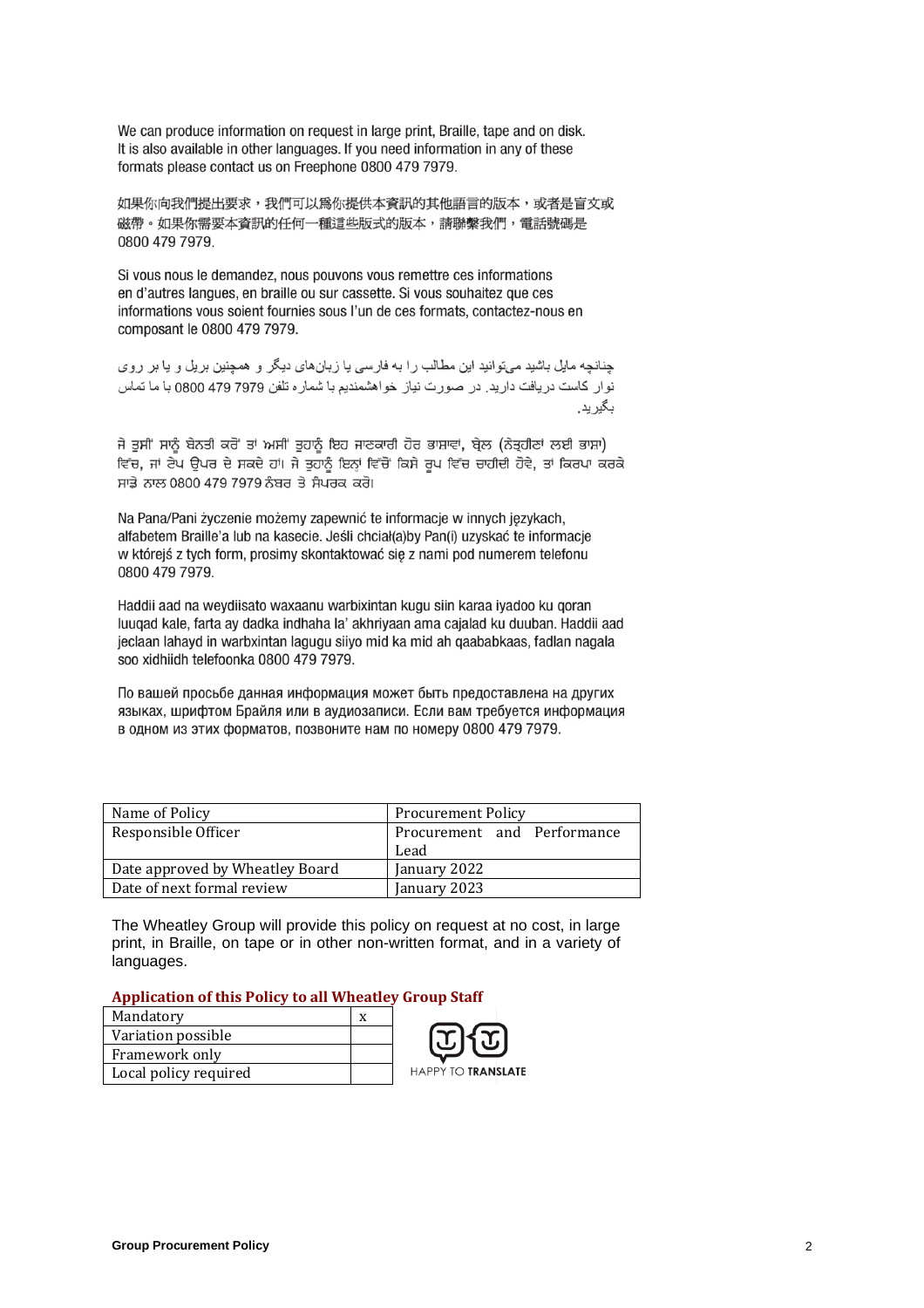# Contents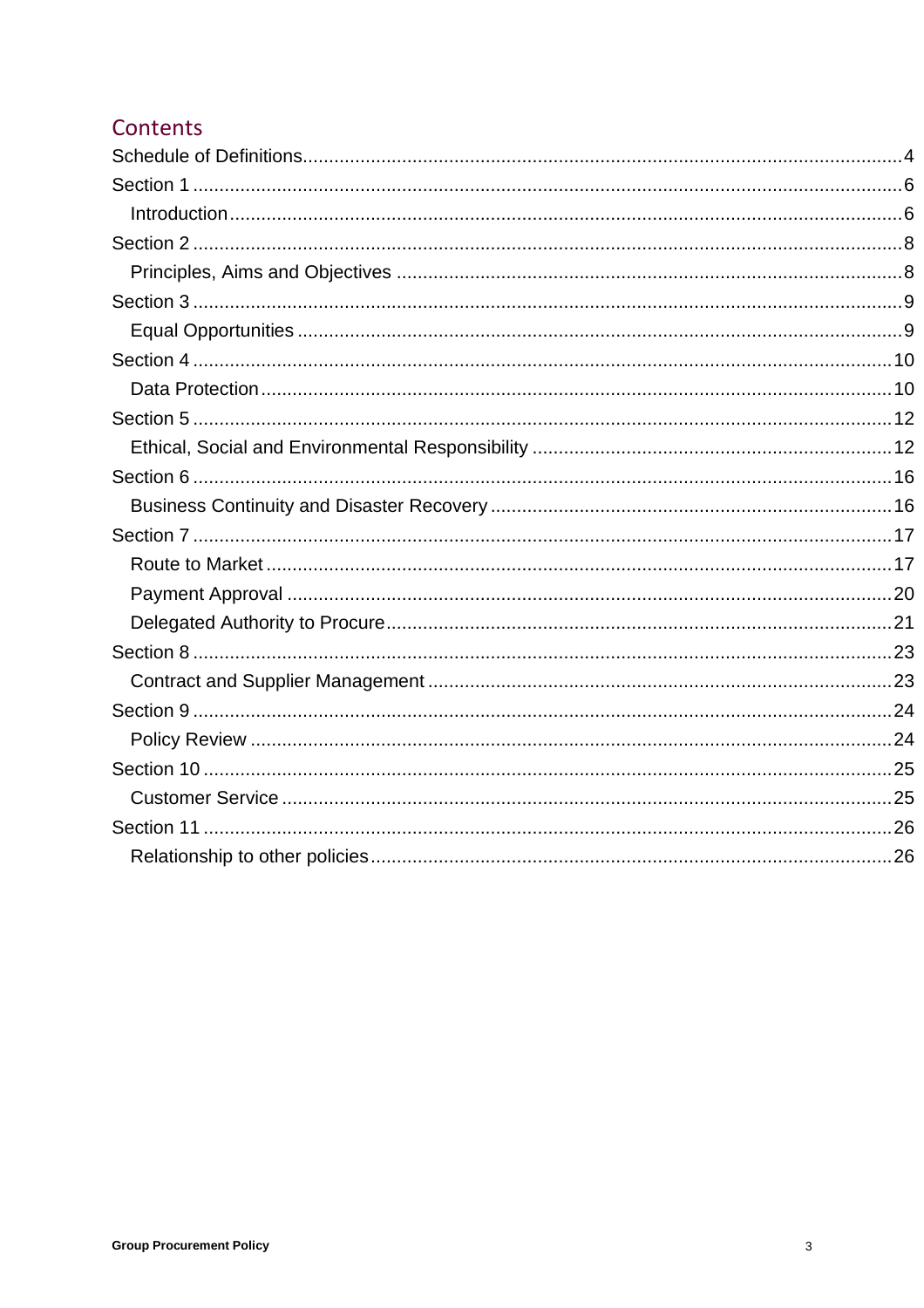# <span id="page-3-0"></span>Schedule of Definitions

| Procurement               | <b>Definition</b>                                                                              |  |
|---------------------------|------------------------------------------------------------------------------------------------|--|
| <b>Terminology</b>        |                                                                                                |  |
| Collaborative             | When two or more groups of people or organisations engage in                                   |  |
| Contracts                 | procurement work together for mutual benefit.                                                  |  |
| Commodity                 | A raw material or primary product that is bought and sold e.g. copper,<br>coffee.              |  |
| Contract                  | An agreement between two or more parties that is legally binding.                              |  |
| Contract<br>Award         | A publication which confirms the details of a contract which has been                          |  |
| Notice                    | awarded to a supplier.                                                                         |  |
| <b>Contract Notice</b>    | A publication which advertises a procurement requirement.                                      |  |
| Contract<br>and           | The process of monitoring supplier performance on a contract.                                  |  |
| Supplier                  |                                                                                                |  |
| Management                |                                                                                                |  |
| <b>Contract Register</b>  | A published list of contracts put in place by a public sector organisation.                    |  |
|                           | This is a legislative requirement.                                                             |  |
| <b>Contract Value</b>     | This is an estimate of the value of a contract over the whole period of the                    |  |
|                           | contract e.g. if the contract is for £50k per year for 3 years the contract                    |  |
|                           | value if £150k. The contract value should include any extension periods.                       |  |
| Freedom<br>of             | This legislation gives individuals access to information held by public                        |  |
| Information               | authorities.                                                                                   |  |
| (Scotland)<br>Act         |                                                                                                |  |
| (FOISA)                   |                                                                                                |  |
| Frameworks<br>or          | An agreement or other arrangement between one or more contracting                              |  |
| Framework                 | authorities and one or more economic operators which establishes the                           |  |
| Agreements                | terms (in particular the terms as to price and, where appropriate,                             |  |
|                           | quantity) under which the economic operator will enter into one or                             |  |
|                           | more contracts with a contracting authority in the period during which                         |  |
|                           | the framework agreement applies.                                                               |  |
| <b>Key Suppliers</b>      | Those suppliers identified as business critical in terms of risk/value and                     |  |
|                           | business continuity.                                                                           |  |
| <b>KPIs</b>               | Measures put in place as part of the<br>Key Performance Indicators.                            |  |
|                           | contract to evaluate how effective the contract is.                                            |  |
| Life<br>Cycle<br>of       | How much money will be spent on an asset over the cost of its life.                            |  |
| Goods/Assets              |                                                                                                |  |
| <b>Local Authority</b>    | A term used for councils in Scotland.                                                          |  |
| Lots                      | similar requirements within a procurement e.g.<br>Grouping<br>by                               |  |
|                           | geographical location.<br>A procurement procedure which can be used by public sector buyers to |  |
| Negotiated<br>Procurement | procure goods or services.                                                                     |  |
| Without<br>Prior          |                                                                                                |  |
| Publication               |                                                                                                |  |
| Procurement               | Capability<br>(PCIP)<br>Improvement Programme<br>drives<br>Procurement                         |  |
| Capability                | procurement performance by assessing public sector organisations and                           |  |
| Improvement               | identifying areas for continuous improvement.                                                  |  |
| Programme                 |                                                                                                |  |
| (PCIP)                    |                                                                                                |  |
| Prior Information         | A method of giving advanced notice of future planned procurement                               |  |
| Notice (PIN)              | exercises.                                                                                     |  |
| Procurement               | A procurement procedure can be run in a number of ways (procurement                            |  |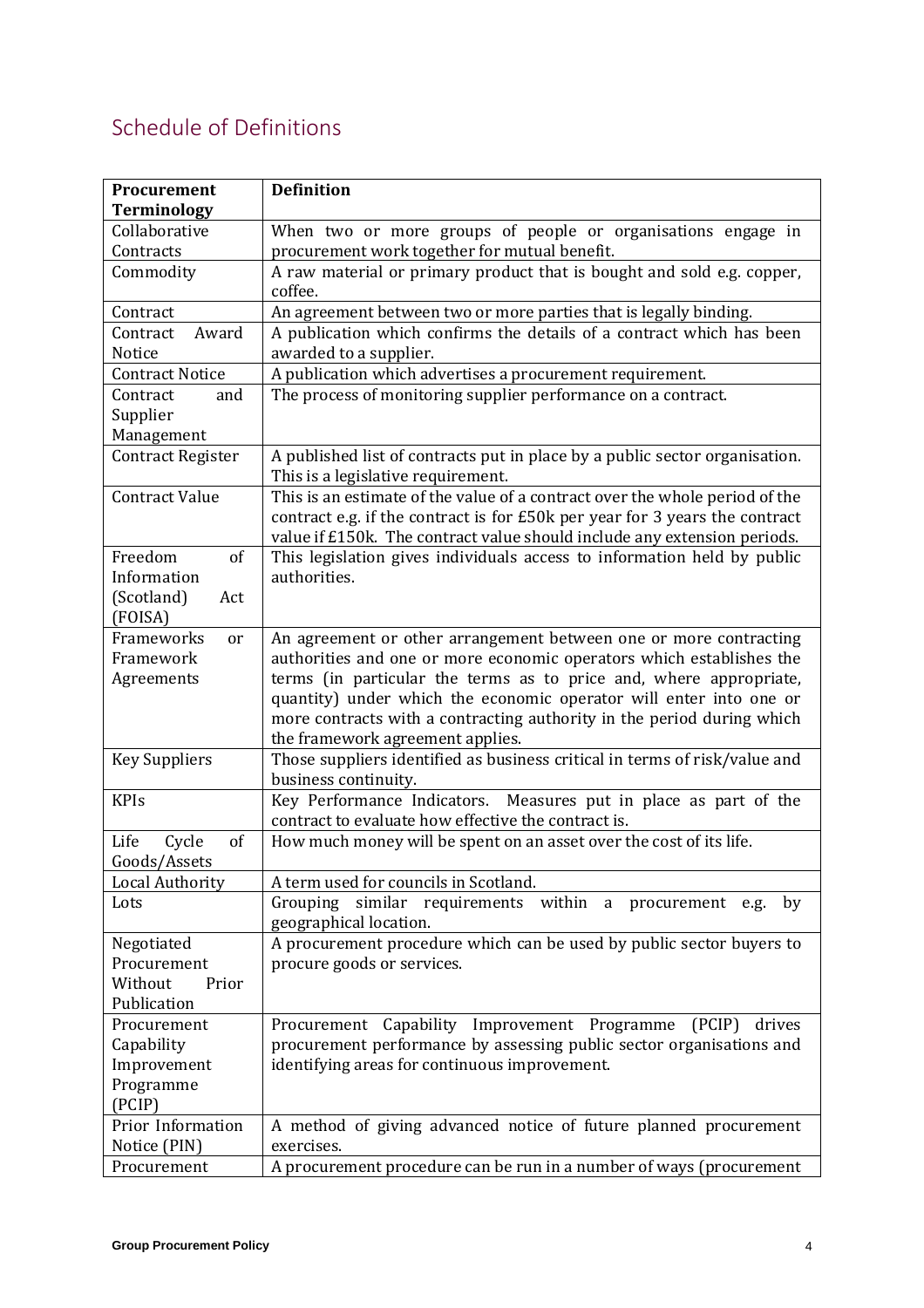| Process                | processes) e.g. a Framework Agreement.                                     |  |
|------------------------|----------------------------------------------------------------------------|--|
| Procurement            | The name given to the role/person who is a buyer.<br>They are an           |  |
| Advisor                | individual who spends the majority of their time working in a role that    |  |
|                        | adds value to the quality, cost and effectiveness of the procurement or    |  |
|                        | acquisition of goods and services.                                         |  |
| Procurement            | It is mandatory document for a public sector organisation, which           |  |
| Strategy               | estimates it will spend greater than or equal to £5,000,000 on regulated   |  |
|                        | procurements to publish a Procurement Strategy which is proportionate      |  |
|                        | and relevant to its organisation.                                          |  |
| Public<br>Sector       | All organisations which are subject to public procurement laws. This       |  |
| <b>Body</b>            | includes government, councils, universities and colleges, the NHS and      |  |
|                        | registered social landlords.                                               |  |
| Public Contracts       | The national portal used by the Scottish public sector to advertise all    |  |
| (PCS)<br>Scotland      | regulated procurement opportunities and awards.                            |  |
| Portal                 |                                                                            |  |
| Quick Quote            | A process used by public sector buyers in Public Contracts Scotland to     |  |
|                        | advertise low value/low risk procurement requirements (normally            |  |
|                        | under £50k in value).                                                      |  |
| Regulated              | A procurement whose value is greater than £50,000 excluding VAT for        |  |
| Procurement            | goods and/or services for the full life of the contract. Or greater than   |  |
|                        | £2m for Works contracts.                                                   |  |
| <b>Risk Management</b> | Activities undertaken to minimise negative impact.                         |  |
| Single Point<br>of     | An impartial point of contact where suppliers can seek advice or raise     |  |
| Enquiry (SPoE)         | concerns if they are dissatisfied with specific public procurement         |  |
|                        | practices.                                                                 |  |
| Small<br>Medium        | The category of micro, small and medium-sized enterprises (SMEs) is        |  |
| Enterprise (SME)       | made up of enterprises which employ fewer than 250 persons and             |  |
|                        | which have an annual turnover not exceeding 50 million euro and/or an      |  |
|                        | annual balance sheet total not exceeding 43 million euro.                  |  |
| Stakeholder            | Any person or group who has a vested interest in the success of the        |  |
|                        | procurement activity, i.e. either provides services to it, or receives     |  |
|                        | services from it.                                                          |  |
| <b>Supply Chain</b>    | All activities, resources, products etc. involved in creating and moving a |  |
|                        | product or service from the supplier to the procurer.                      |  |
| Supported              | An organisation whose main aim is the social and professional              |  |
| <b>Business</b>        | integration of disabled and disadvantaged workers and where at least       |  |
|                        | 30% of their workforce are classed as disabled or disadvantaged.           |  |
| Tender                 | The term used to describe the procurement process of advertising,          |  |
|                        | requesting and awarding a contract.                                        |  |
| Threshold              | Values that apply to public procurement exercises.                         |  |
| <b>UK GDPR</b>         | General Data Protection Regulation legislates how personal data is         |  |
|                        | handled and stored.                                                        |  |
| Value for Money        | An economic assessment by the public sector as to whether a project        |  |
| (VfM)                  | represents value for money; the optimum combination of cost and            |  |
|                        | quality to provide the required service.                                   |  |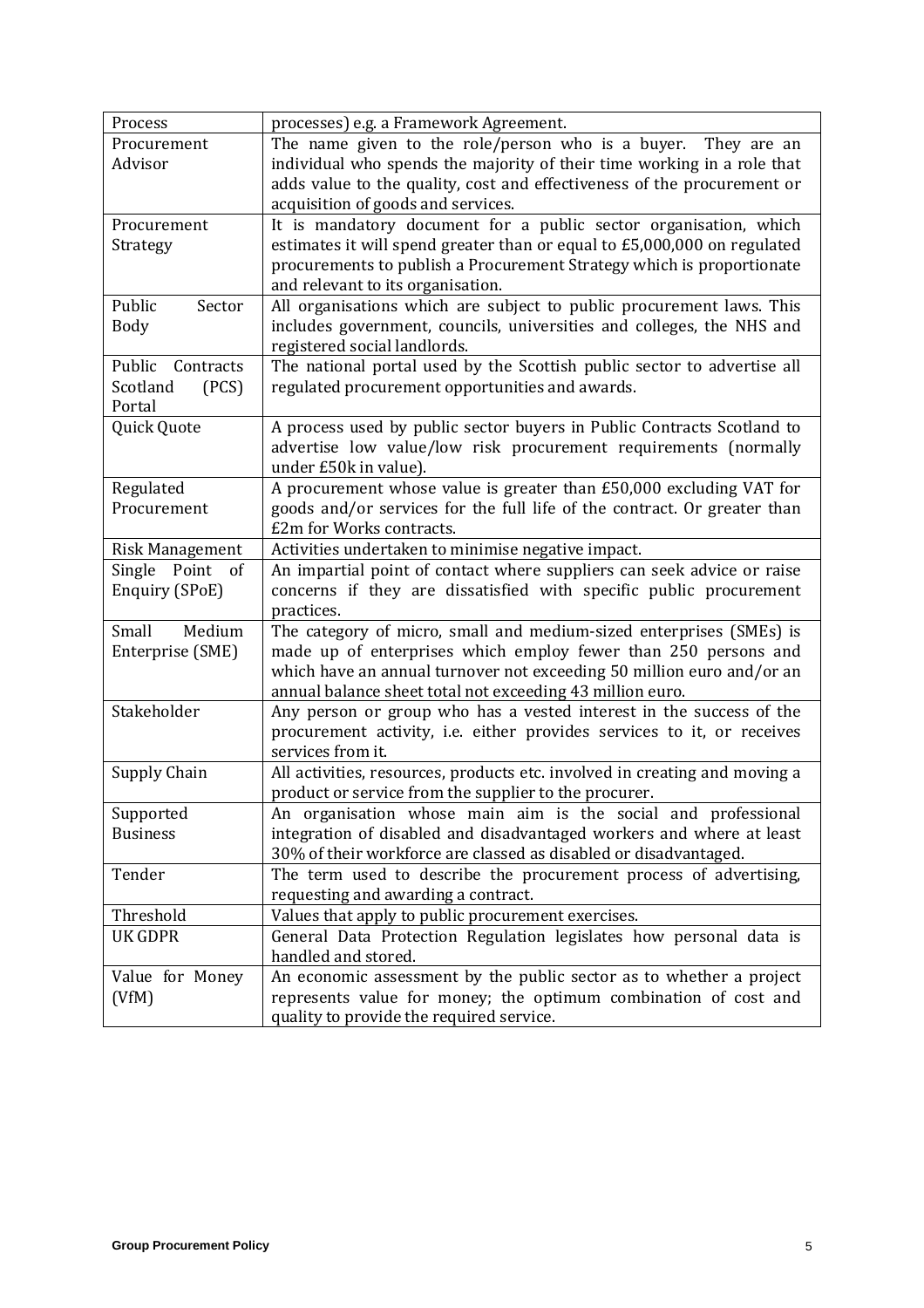# <span id="page-5-1"></span><span id="page-5-0"></span>Introduction

Wheatley Housing Group ('The Group') is Scotland's leading housing, care and property management group. We are a dynamic and growing organisation which currently comprises six Registered Social Landlords, a Care Partner, a Repairs Division and commercial subsidiary. The Group currently spans 19 Local Authority areas across Scotland.

Our Group partners are:

- Glasgow Housing Association
- Dumfries and Galloway Housing Partnership
- Dunedin Canmore Housing Association
- Loretto Housing Association
- West Lothian Housing Partnership
- Lowther Homes
- Wheatley Care
- Wheatley Solutions
- Wheatley Foundation
- \*City Building (Glasgow)

\*We refer to the 50/50 Joint Venture with Glasgow City Council, City Building (Glasgow), as a Partner Organisation, although City Building (Glasgow) have their own governance procedures and undertake their own procurement processes for the supply of all goods and services.

This Procurement Policy applies to all employees in the Group and its subsidiaries in any situation where they are involved in a purchasing process. 'Purchasing' includes all procurement activities including leasing and hiring, and may where appropriate include other activities accompanying the life cycle of goods (or service contracts) and the end-of-life disposal of goods which have been procured (whether or not they remain in our ownership). Adherence to the Procurement Policy is both an individual and a corporate responsibility; failure to comply may result in disciplinary action.

The purpose of the Procurement Policy is to set out the general operating principles covering the activities and objectives of Procurement within the Group. The document explains the principles under which Procurement throughout the Group will be undertaken and proactively managed such that the stakeholders' requirements for supplies, works and services are efficiently and effectively sourced at the lowest sustainable 'total' cost whilst delivering best value for money.

The Procurement team is responsible for managing procurement on behalf of the Group ethically and in compliance with legislation. It is responsible for providing guidance and support across the Group and to support staff who procure on behalf of their subsidiary. Should you require any assistance or guidance with any procurement matter please contact [procurement@wheatley-group.com.](mailto:procurement@wheatley-group.com)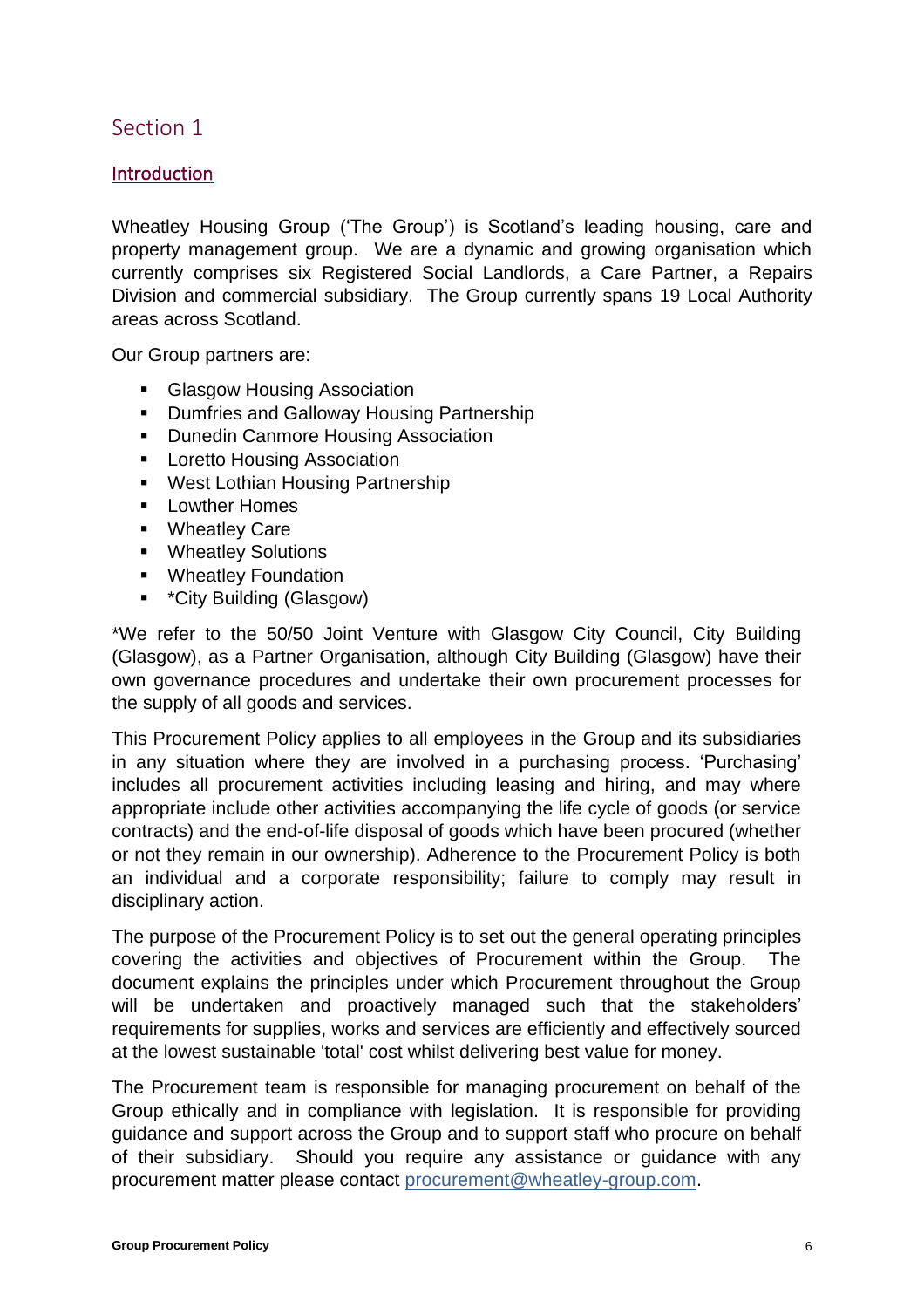# Wheatley Housing Group / City Building (Glasgow) Joint Working Principles

In April 2017 the Group entered into a joint venture with Glasgow City Council. The Group became the 50/50 joint owner of City Building (Glasgow) (CBG) which delivers investment, repairs and general maintenance work within the Group's Registered Social Landlords in the west of Scotland (including Glasgow Housing Association, Dumfries and Galloway Housing Partnership and Loretto), the Group's commercial housing subsidiary Lowther Homes and its property management function.

We operate a collaborative approach to managing procurement across the Group with CBG. This will continue to be developed and agreed in line with the Group's compliance and legislation principles, reflecting best value and sustainability through the supply chain, determining the most effective route to market, jointly supporting SMEs, effectively benefiting the customer through the efficient management of Community Benefits and the Wheatley Pledge and ultimately promoting excellence in procurement.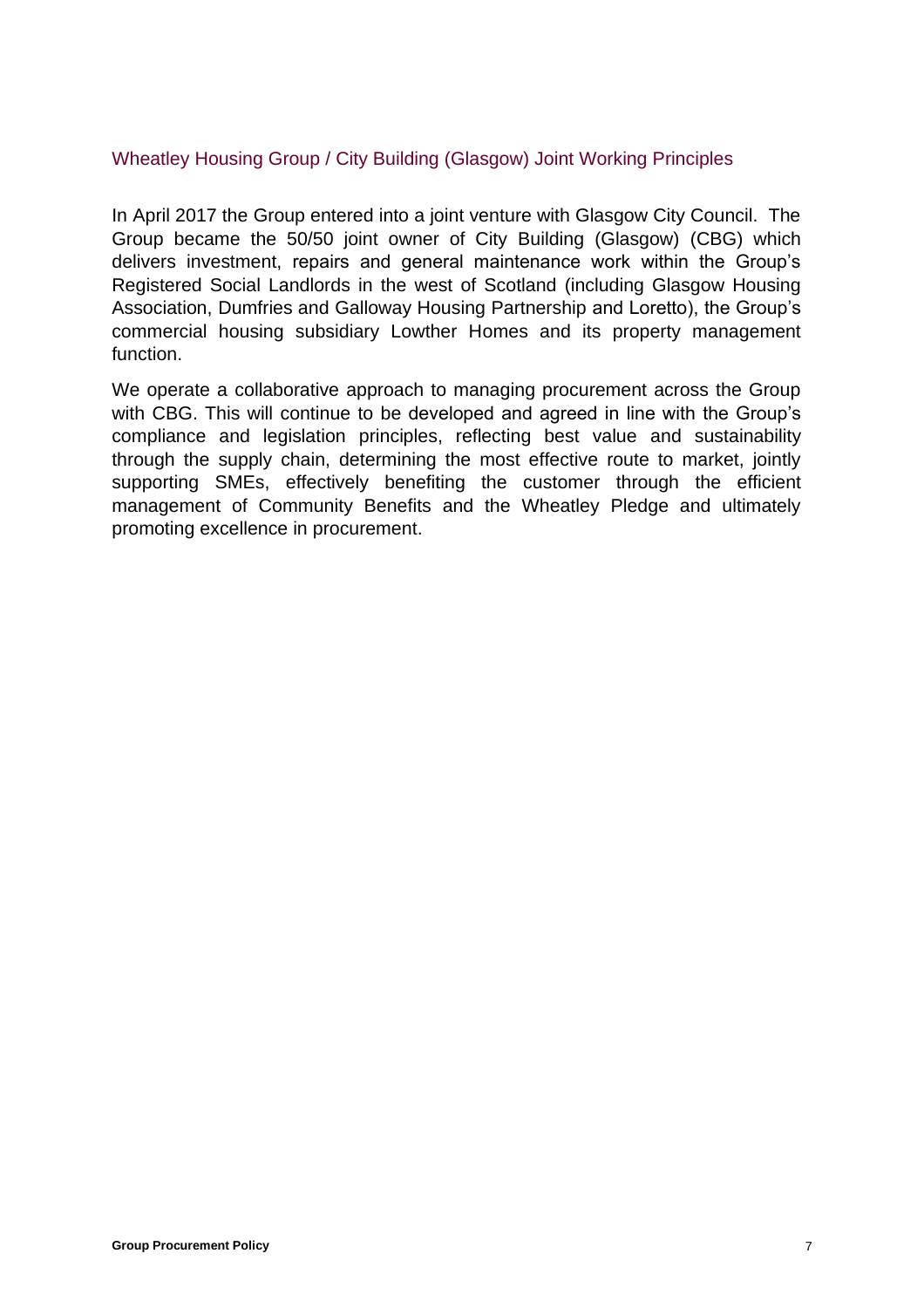#### <span id="page-7-1"></span><span id="page-7-0"></span>**Principles, Aims and Objectives**

Procurement activities must comply with all applicable UK laws and regulations. In particular all procurement must comply with the Public Contracts (Scotland) Regulations 2015, The Procurement (Scotland) Regulations 2016, Procurement Reform (Scotland) Act 2014, Concession Contract (Scotland) Regulations 2016 and the Housing (Scotland) Act 2001. In addition the Group will comply, where relevant with international laws, agreements and treaties to which the UK Government is a party.

All procurement activity aims to achieve Best Value for the Group. Best Value includes not only the initial purchase price, but also continuing costs throughout the life cycle of equipment, materials works and services, such as financing and depreciation, maintenance requirements and energy usage. Best value also includes the quality and reliability of the supplies, works or services and the punctuality and reliability of their execution.

The Group will work collaboratively with suppliers wherever possible to create relationships within which the Procurement Team can learn how to make it easier for suppliers to meet stakeholder requirements and to further encourage suppliers to improve their products, prices, quality and service level delivery.

The Group will work with Government bodies and other public sector organisations to utilise collaborative procurement arrangements where they offer value for money. In addition, the Group will consider including collaborative arrangements within its contracts to enable other public sector bodies to benefit from its rates, lean methods and scope of work.

<span id="page-7-2"></span>All procurement for supplies, works and services that the Group undertakes and the methods it uses to procure them must not infringe upon laws applicable at the time of the procurement, and must conform to applicable ethical, social and environmental standards.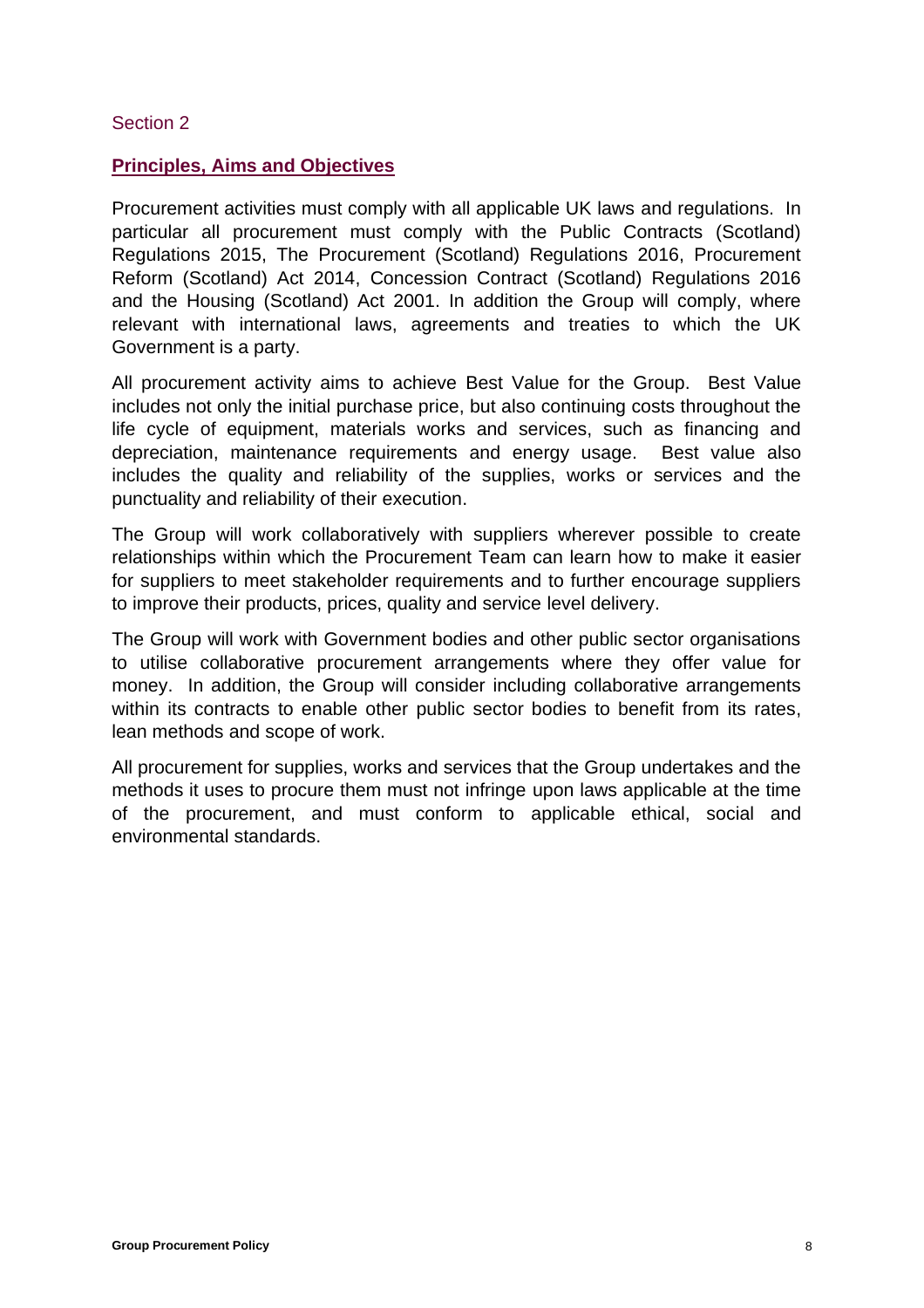#### <span id="page-8-0"></span>**Equal Opportunities**

We are committed to providing fair and equal treatment for all of our stakeholders and in the way we conduct business by positively promoting equal rights for all. The Group is committed to ensuring that no-one is excluded or discriminated against on the grounds of religion, belief, age, gender, gender reassignment, sexual orientation, marriage or civil partnership, family circumstances, pregnancy and maternity, and disability. We endeavour to achieve fair outcomes for all. Through our procurement processes we will challenge our suppliers to not only confirm compliance with legislation but to reflect our aspirations for equality and diversity in their working practices.

The Group recognises the role it plays in our local economies and is focused on targeting underlying weaknesses which include underemployment, above average levels of youth unemployment and low levels of qualifications. As a result, it shall support its stakeholders by seeking to provide education/employment opportunities via Group business activity and its supply chain. This includes the social value created by contracting with Supported Businesses.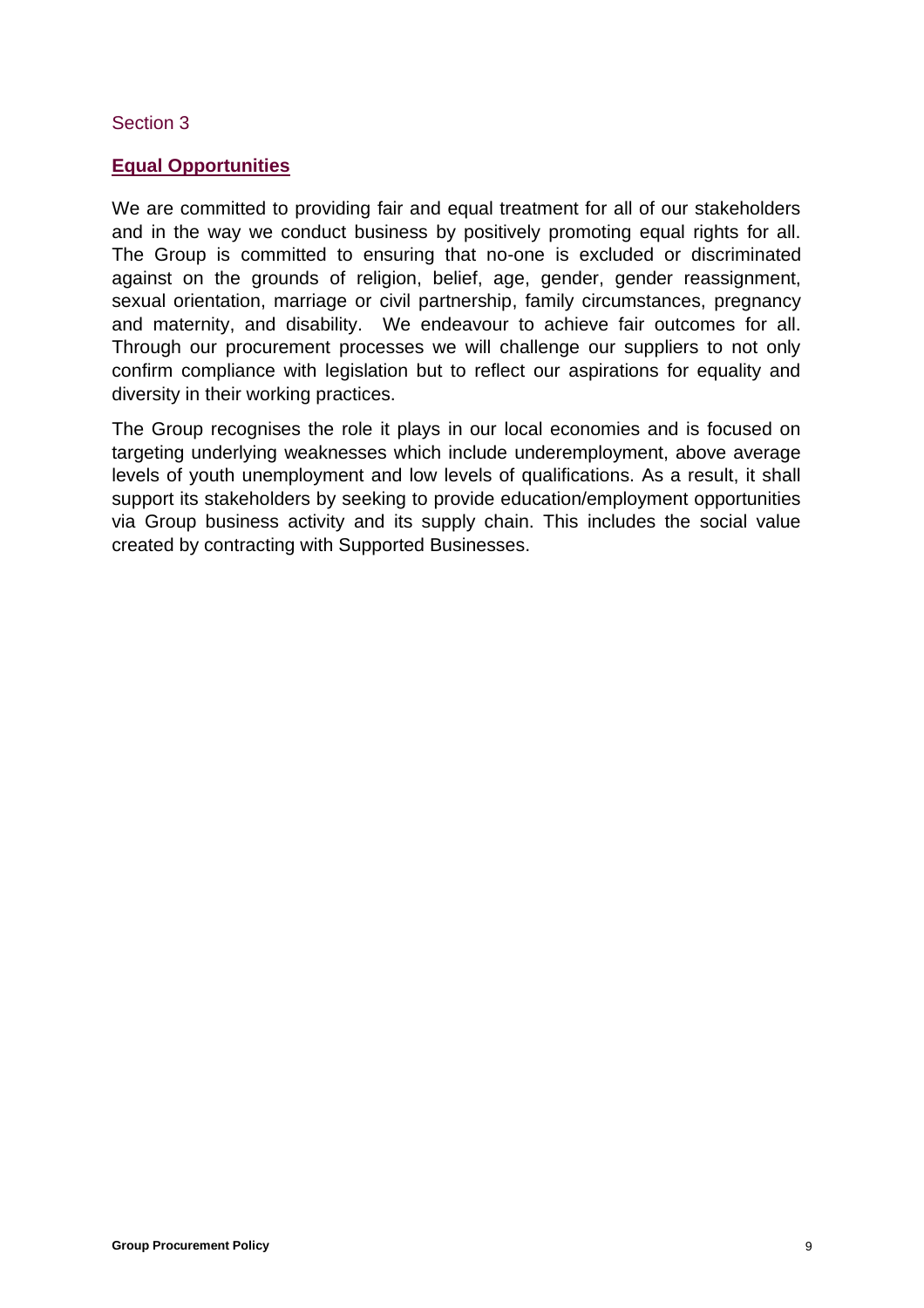# <span id="page-9-1"></span><span id="page-9-0"></span>**Data Protection**

The Group holds a wide range of sensitive information, both of a personal and a commercial nature. We have a duty to protect this information and ensure it is not seen or accessed by people (whether internal or external to the Group) without the legal authority to do so.

The Group's policy position in respect of data protection is reflected in the Group's Data Protection Policy.

In light of Brexit, the requirements of the General Data Protection Regulation (GDPR) and the Data Protection Act 2018 are now enshrined in "The Data Protection, Privacy and Electronic Communications (Amendments etc.) (EU Exit) Regulations 2019 (known as the UK GDPR) and stay largely the same prior to Brexit. As a result, the Group will continue to undertake an audit of our data protection activities and carry out a Data Privacy Impact Assessment (DPIA) on all activities which involve personal data or the exchange of personal data to help us identify the most effective way to comply with our data protection obligations and meet individuals' expectations of privacy.

The UK GDPR requires us to undertake DPIAs in circumstances where we: -

- use systematic and extensive profiling with significant effects;
- **•** process special category or criminal offence data on a large scale; or
- systematically monitor publicly accessible places on a large scale.

The Information Commissioner's requires you to undertake a DPIA if we plan to:

- use systematic and extensive profiling or automated decision-making to make significant decisions about people;
- process special-category data or criminal-offence data on a large scale;
- systematically monitor a publicly accessible place on a large scale;
- use innovative technology in combination with any of the criteria in the European guidelines;
- use profiling, automated decision-making or special category data to help make decisions on someone's access to a service, opportunity or benefit;
- carry out profiling on a large scale;
- **•** process biometric or genetic data in combination with any of the criteria in the European guidelines;
- combine, compare or match data from multiple sources;
- process personal data without providing a privacy notice directly to the individual in combination with any of the criteria in the European guidelines;
- process personal data in a way that involves tracking individuals' online or offline location or behaviour, in combination with any of the criteria in the European guidelines;
- process children's personal data for profiling or automated decision-making or for marketing purposes, or offer online services directly to them;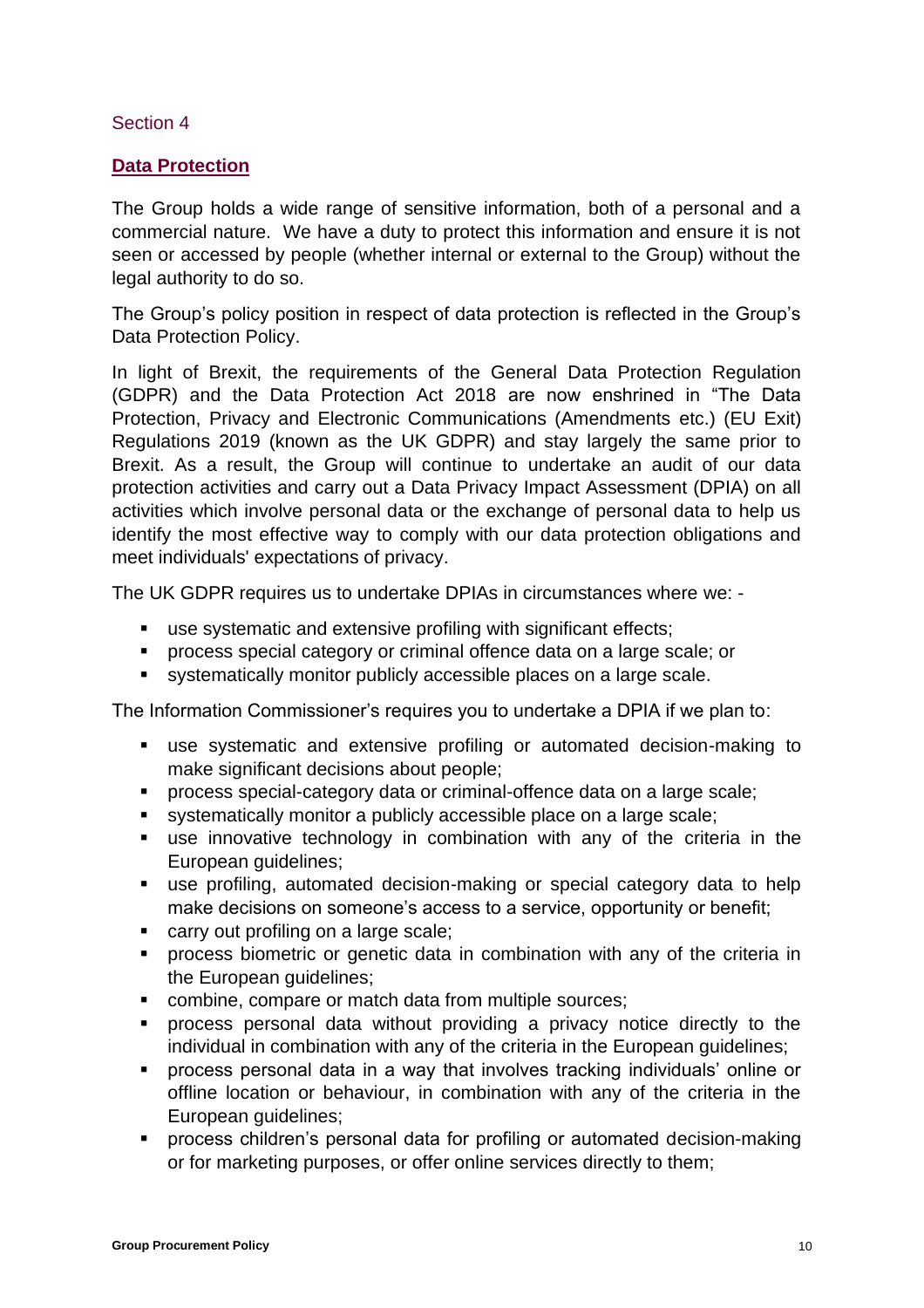Process personal data that could result in a risk of physical harm in the event of a security breach DPIAs help the Group to identify and reduce the privacy risks of a project and document any mitigations we require to put in place. The purpose of a DPIA is to ensure that privacy risks are minimised while allowing the aims of the project to be met wherever possible. The Group also has a duty to be accountable under the UK GDPR and requires DPIAs to be retained and updated where appropriate for audit and compliance purposes.

It is a standard condition of all our contracts that our suppliers and sub-contractors will comply with all data protection legislation and applicable regulations, including the UK GDPR, the Data Protection Act 2018 and all guidance and/or Codes of Practice published by the Information Commissioner's Office.

The requirement for DPIA will be considered within all relevant future procurement activity.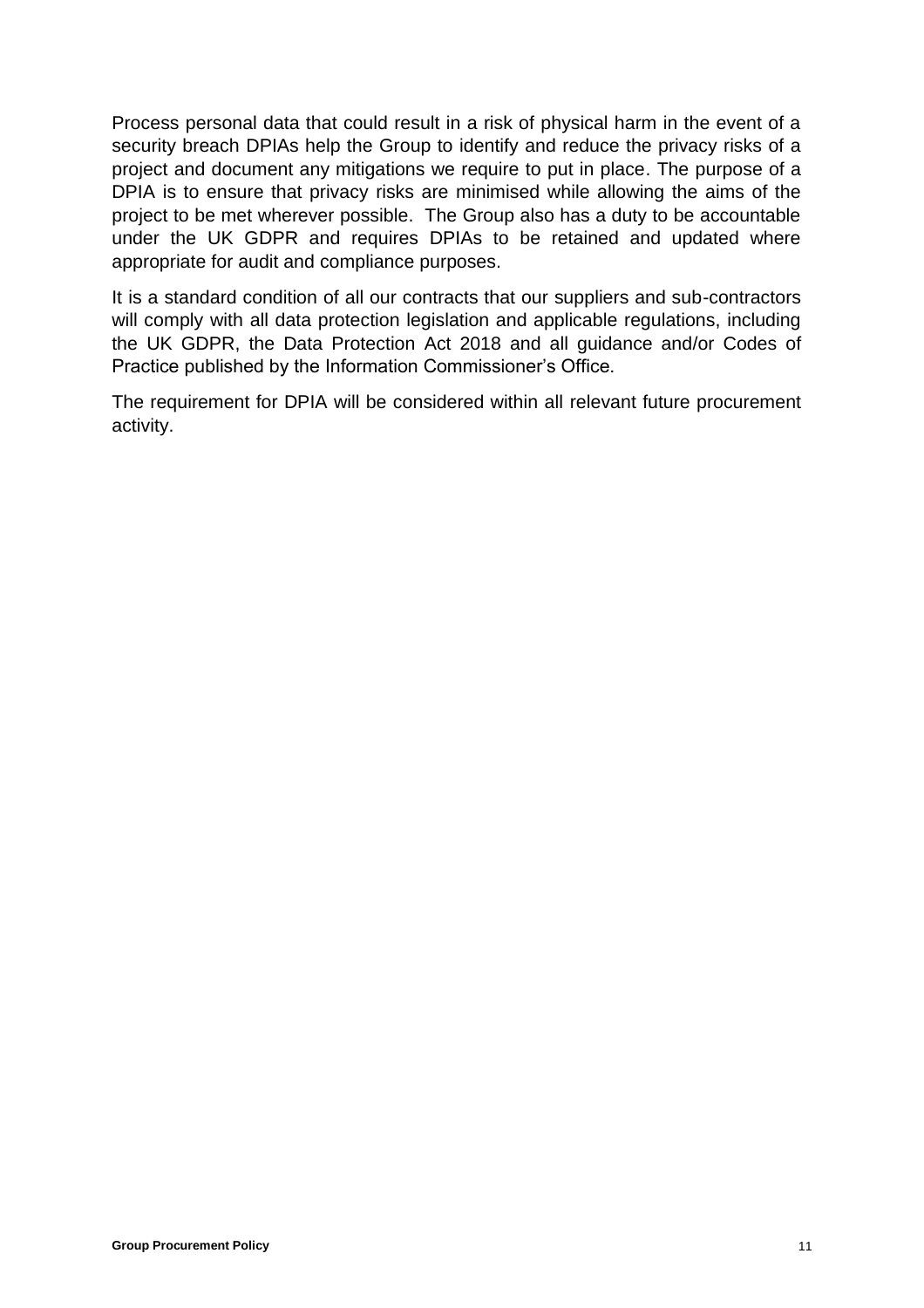# <span id="page-11-1"></span><span id="page-11-0"></span>**Ethical, Social and Environmental Responsibility**

# Fair and Equal Treatment of Suppliers

All procurement will be conducted such that all suppliers with the necessary abilities have a fair and equal opportunity to secure Group business including maximising support for Small & Medium Sized Enterprises (SMEs). The Group is committed to improving access to our contracts and empowering staff to buy locally for low risk, low value purchases thus contributing to our local communities.

We shall appropriately review and evaluate all regulated and above contracts, considering the geographical location and the option of splitting them into smaller Lots as defined in the Scottish Procurement Construction Policy Note (CPN) 3/2017 publishing guidance on the use of frameworks, which may encourage SME participation. This will not be appropriate in every circumstance and we retain our discretion not to Lot or retain larger value contracts as one Lot, determined by whichever is in the best interests of the Group.

In particular, the Group will promote local economic development and regeneration by actively encouraging fair and open competition across a varied supply base thus making it easier for all suppliers regardless of size to bid for contracts.

Prior to commencing a procurement exercise, we may seek to carry out market testing. In order to be open and transparent in our dealings we will only do this by going out to the market using the appropriate Prior Information Notice (PIN) on the Public Contract Scotland procurement portal, as applicable to above, below, slice (regulated) compliance. Any improper approaches, whether in the form of inducements or threats from suppliers, must be reported to line managers, even if they are sufficiently ambiguous to allow for an innocent interpretation.

To ensure transparency and equal treatment of all suppliers during the tendering process and in compliance with the formal procurement process, all communication with suppliers will be carried out through the Public Contract Scotland portal and in accordance with arrangements set out in the Procurement Guidance section on the staff intranet, W.E. Connect, which staff must follow.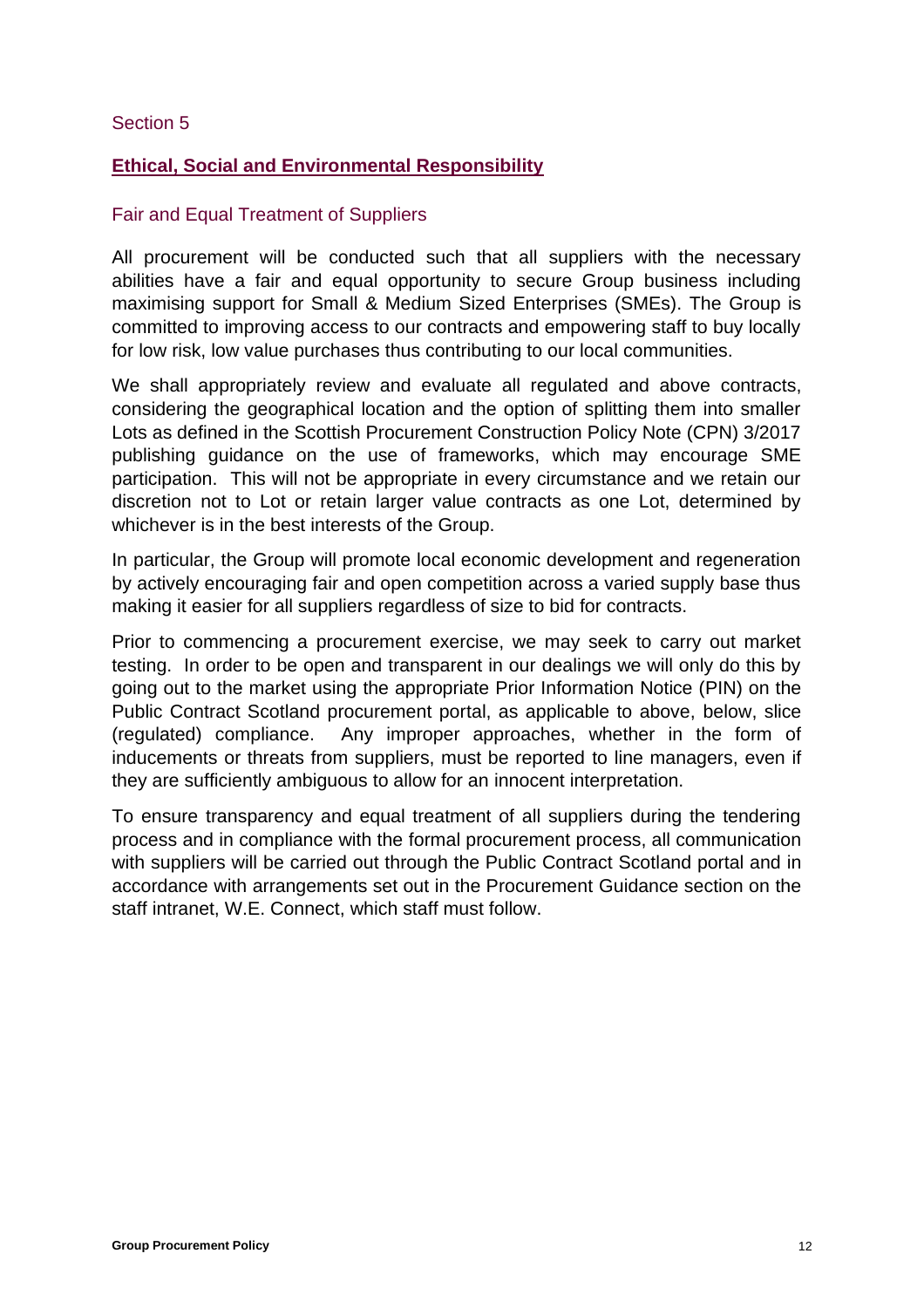# Ethical Standards of Staff

The Group insists on suppliers adhering to strict ethical standards and behaviour, in return the Group will also demonstrate the highest level of ethical standards. The Group will be fair, honest and transparent in all dealings with suppliers and avoid any conduct which may be adversely interpreted.

Persons engaged in any aspect of procurement on behalf of the Group will not use their authority for personal gain. Adhering to this policy will also help ensure that we comply with the requirements of The Bribery Act 2010, which makes it an offence to:

- **Example 2** Bribe another person (e.g. offer, promise, or give financial or other advantage to induce or reward improper performance of a function);
- Receive bribes from another person (e.g. agreeing to receive or accept a financial or other advantage for improper performance of a function);
- Bribe foreign officials; and
- Fail to prevent bribery.

# Social and Environmental Responsibility

Effective procurement will complement our goals for maintaining awareness of sustainability issues amongst staff and customers. We expect our suppliers to meet our standards for sustainability as set out in the Sustainable Procurement Strategy.

The Group is committed to compliance with the Health and Safety at Work etc. Act 1974, and all related provisions and we expect all of our suppliers to comply with the legislation and promote good working practices throughout the supply chain.

# Gifts and Hospitality

All staff involved in procurement must comply with the Group's policy on Gifts, Hospitality, Payments and Benefits which sets out guiding principles for employees and Board Members to follow to ensure that we meet legal and regulatory requirements. This serves to protect our integrity and avoid the potential for any perception that our procurement processes can be unduly influenced.

All staff have a duty to act with honesty and integrity and must never accept a gift, favorable treatment or incentive in exchange for acting in a certain way.

# Conflicts of Interest

The Group contributes to the economies of the areas we work in and has commercial and business relationships with many different companies, contractors, suppliers and service providers. In order to comply with Regulation 25 Public Contracts (Scotland) Regulations 2015 we are required to take appropriate measures to prevent, identify and remedy conflicts of interest arising in the conduct of procurement procedures so as to avoid any distortion of competition and to ensure equal treatment of all economic operators. All staff must report connections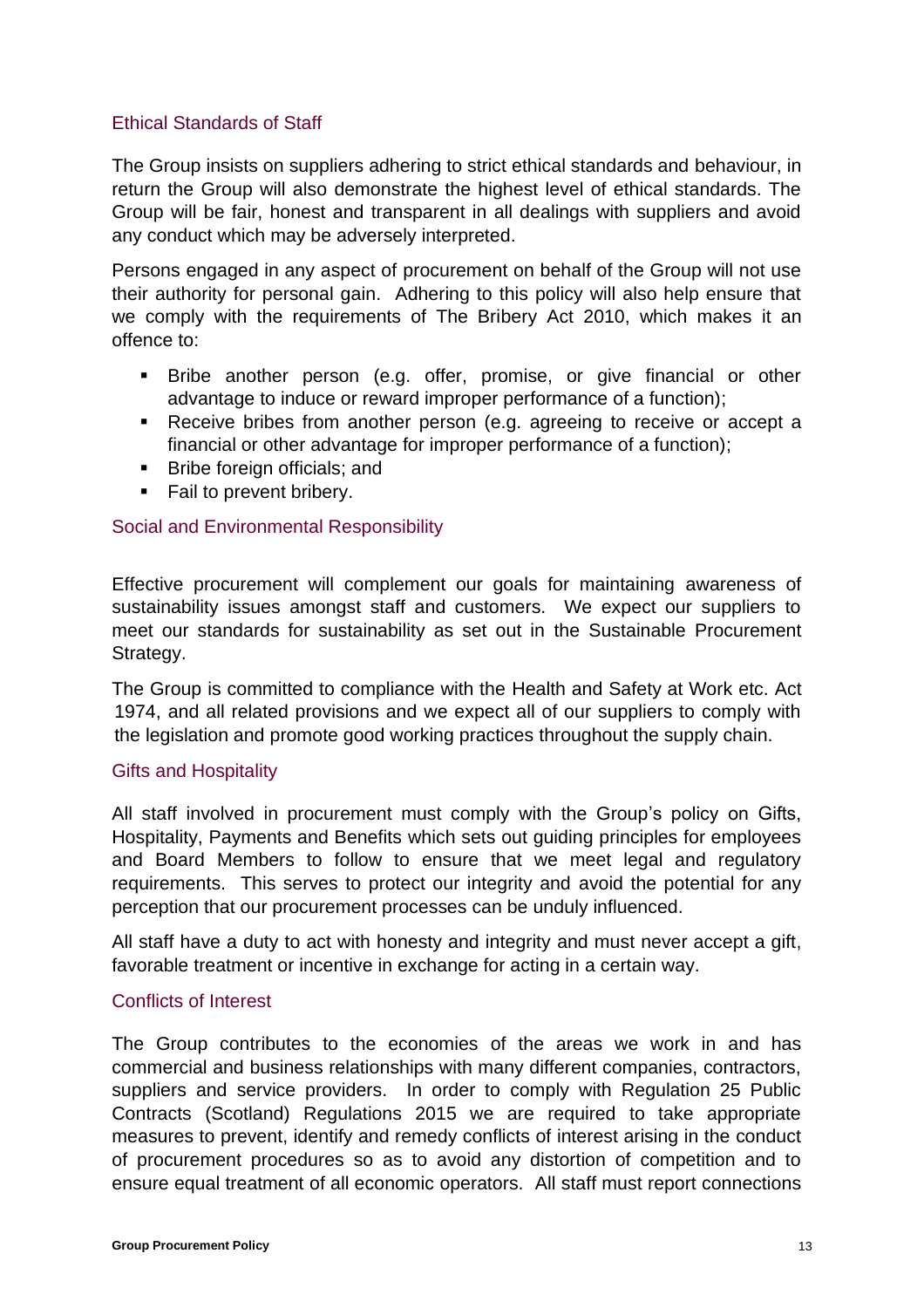as outlined in the Group's Gifts, Hospitality, Payments and Benefits Policy to their direct Line Manager and complete the relevant Declaration of Interest form. For the avoidance of doubt this includes any situation where an employee or Board Member has directly, or indirectly a financial, economic or other personal interest which might be perceived to compromise their impartiality and independence in the context of the procurement procedure.

Any Employee or Board Member involved in a decision making process in respect of any matter covered by this policy shall be required to ensure that, to the best of their knowledge, there has been no conflict of interest and the decision making process has been open and transparent. Alternatively, they shall be required to declare a conflict of interest immediately upon becoming aware of such an interest and will be removed from the decision-making process.

In order to protect our reputation and demonstrate that we conduct our affairs with openness, honesty and integrity we maintain a Register of Interests. As a matter of good practice, all Board Members and Senior Managers are required to complete a Registration of Interests form annually. All other Employees are required to exercise their discretion and complete such a form if they consider themselves to have a registrable interest. All forms should be passed to the Company Secretary who has the responsibility for maintaining and auditing the register. They can be emailed to [anthony.allison@wheatley-group.com.](mailto:anthony.allison@wheatley-group.com)

Such connections will not necessarily prevent the Group trading with the supplier concerned but in the interests of ensuring the decision-making process is open and transparent, such declarations of interest must be made and retained by the Lead Procurement Advisor.

Group employees should avoid as far as possible dealings with Group suppliers in their private affairs, particularly if this is likely to put them under some obligation to the supplier. Where such arrangements are unavoidable, it is essential that they are not offered any deal, which could be construed as a reward for actions taken in the course of their employment.

It is the responsibility of Employees and Board Members to manage conflicts of interest that arise between their own personal or business interests and their duties to us, in accordance with the employee and governing body Codes of Conduct. Employees and Board Members give a written undertaking to act in accordance at all times with the Employee terms and conditions of contract and the Board Member Code of Conduct, which exemplify good governance and reflect relevant legal and regulatory requirements.

Further information can be found in our Group Whistleblowing Policy.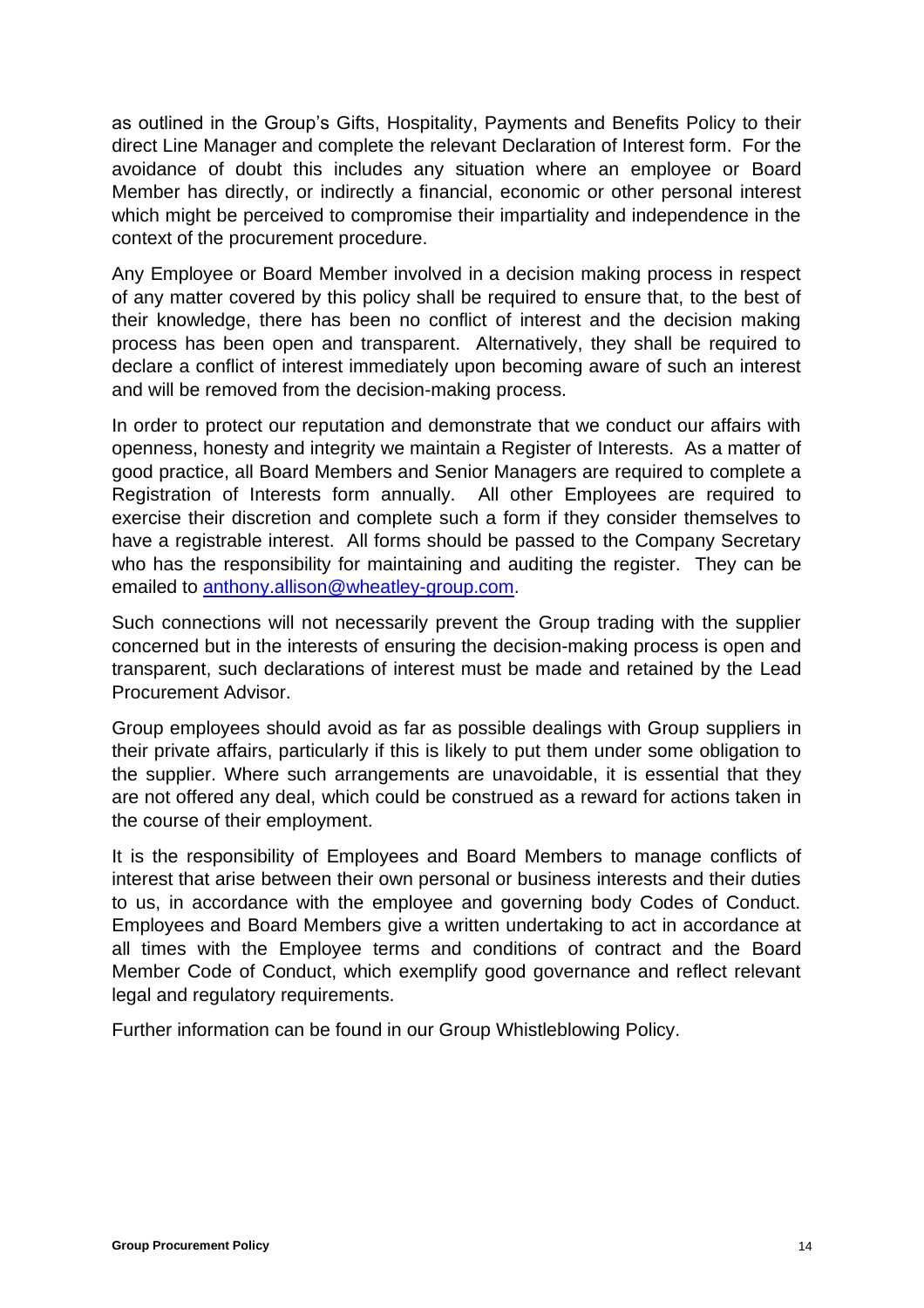# Criminal Convictions and Serious and Organised Crime

We view criminal conduct of our suppliers very seriously and work closely with Police Scotland with whom we have an Information Sharing Protocol. All suppliers are required, as a standard term of contract to complete a Declaration of Non-Involvement in Serious and Organised Crime.

In compliance with the Procurement Reform (Scotland) Act 2014 and Public Contracts (Scotland) Regulations 2015 we are required to exclude a business from bidding if it, or someone who holds a senior position within it, has been convicted of specific offences as detailed in the 2015 Regulations unless there are exceptional circumstances.

We are also entitled to exclude bidders should they attempt to distort competition. All staff should be aware of the potential for bidders that appear to be acting together in order to fix market prices. Any such arrangement is illegal. Staff may also become aware of potentially fraudulent activity throughout the life of any procurement. Any such suspicions must be reported in writing (together with any supporting evidence) to the Lead Procurement Officer who will investigate and pass to the appropriate department for further investigation if necessary. All reporting of anti-competitive behaviour and fraud will be dealt with in accordance with the Group's Anti-Fraud Corruption and Bribery Policy and Whistleblowing Policy.

# Slavery & Human Trafficking

We are committed to the highest ethical standards of business and ensuring there is no slavery or human trafficking in any part of our Business or Supply Chain.

We are committed to developing the economies of the areas we work in and build strong relationships with local Suppliers. We operate solely within Scotland and do not have a large global Supply Chain.

The Group is committed to compliance of the Modern Slavery Act 2015 and all related provisions as reflected in the Anti-Fraud, Corruption and Bribery Policy. We expect all our Suppliers to comply with the legislation and promote good working practices throughout the Supply Chain.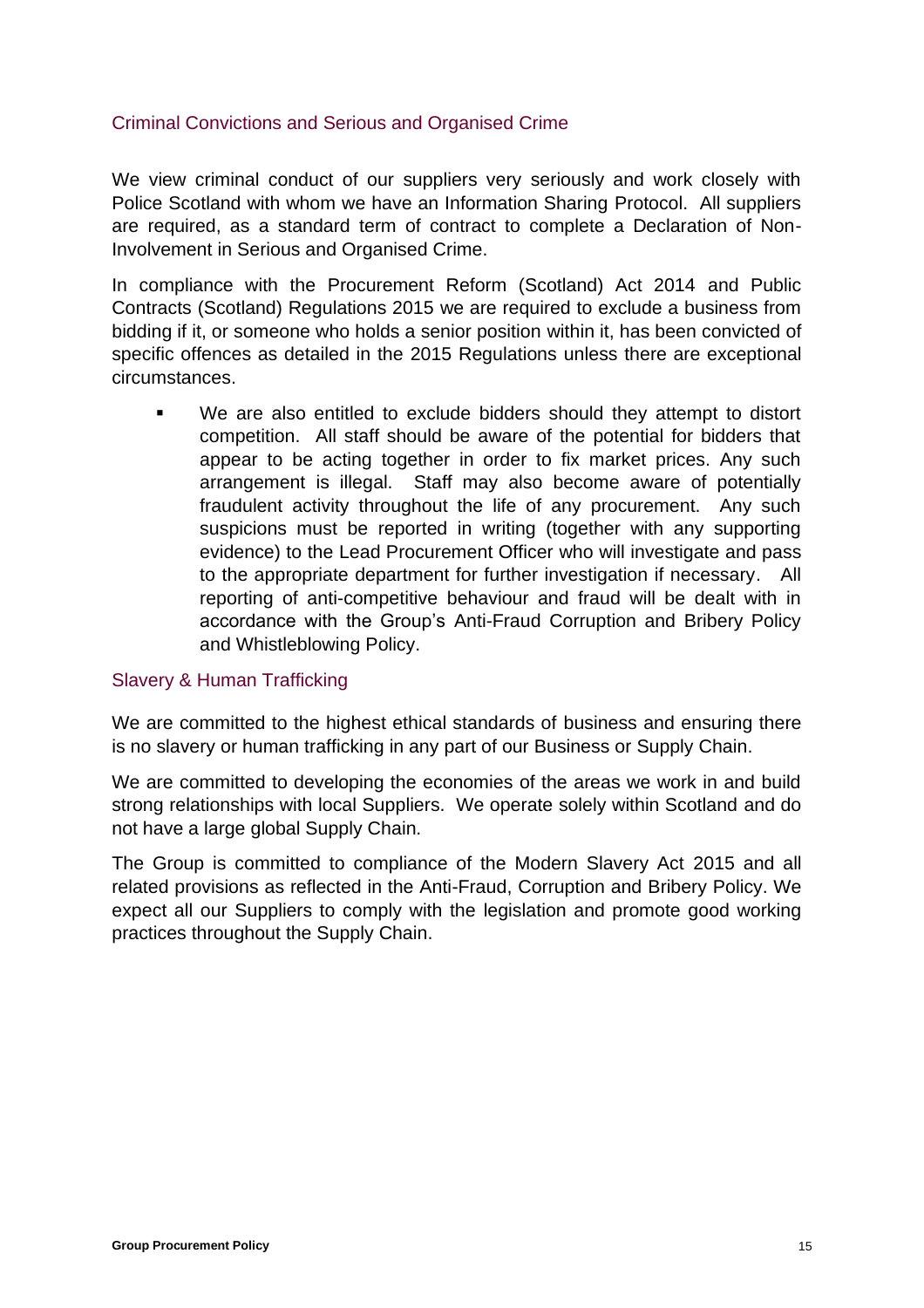# <span id="page-15-1"></span><span id="page-15-0"></span>**Business Continuity and Disaster Recovery**

As part of continuity management, the Group has identified essential activities. These essential activities have been identified through assessment against the following criteria:

- whether it is a life and limb service:
- the financial impact should the service be disrupted;
- whether it is a legislative requirement; and
- the reputational damage should the service be disrupted.

The loss of a Supplier is identified by the Group as a key risk as the ability to maintain these essential activities may depend on the continuation of suppliers, services and products. Further identified risks for our Supply Chain include pandemic, loss of premises, loss of ICT, fuel shortage, severe weather, loss of key staff and disruption to critical infrastructure.

If a supplier is unable to provide its contracted service or product to the Group, this may have an impact on the Group's delivery of its own services. Therefore, ensuring that these Suppliers have their own effective business continuity arrangements (details of which must be included within their Service Level Agreement) in place is an important step in helping to ensure that they have considered incidents which could impact their service provision and have put contingencies in place to mitigate any potential disruption. Suppliers should also confirm their plan exercise programme that demonstrates that their plans have been tested and what the results of those tests are. The Group may invite key suppliers to take part in the testing of the Group's own plans, and we may also request to take part in the supplier's exercise of their plans. In addition, suppliers will be asked to confirm what help they may be able to offer the Group in the event of disruption to the Group's business as it relates to the supplier.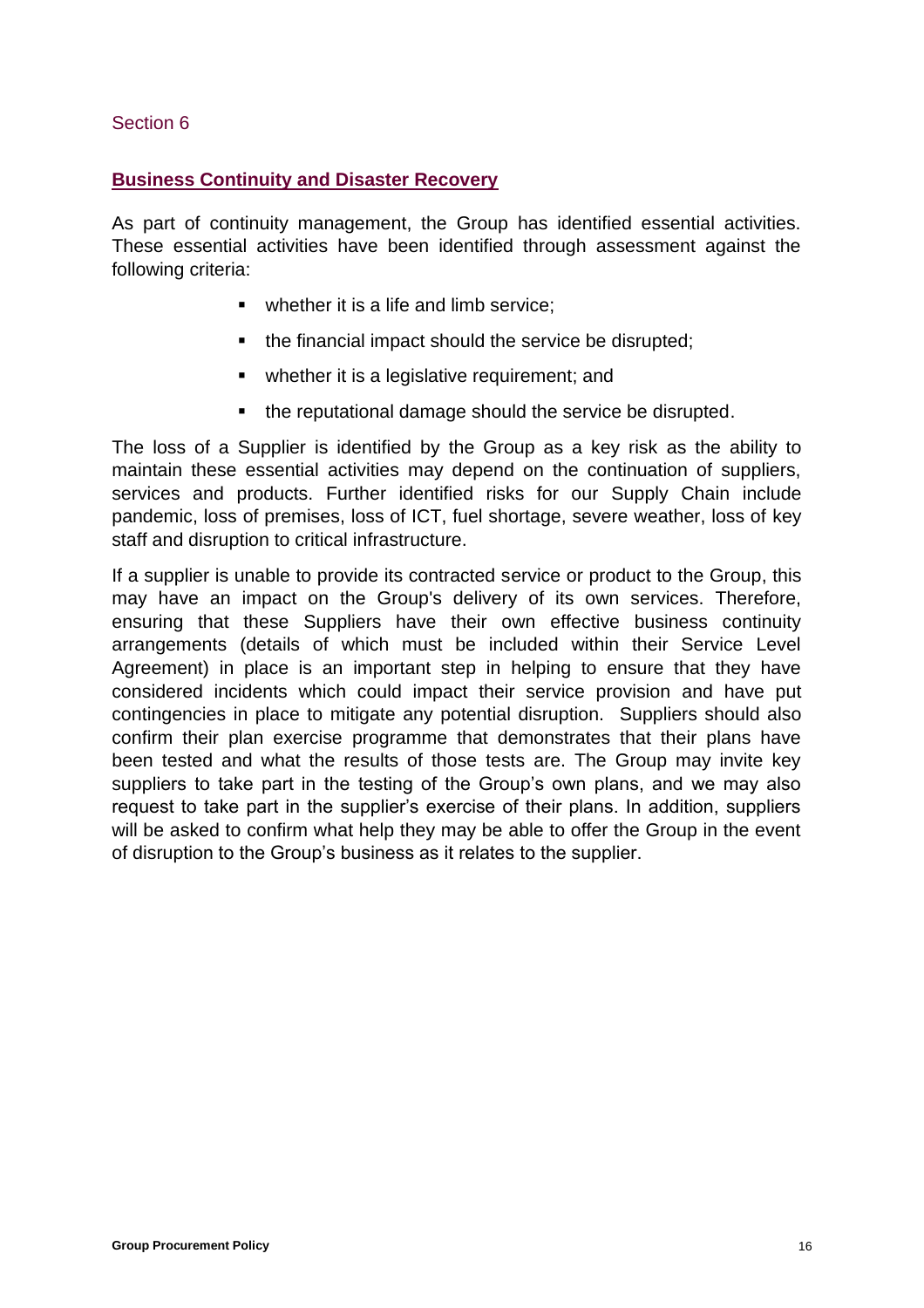# <span id="page-16-1"></span><span id="page-16-0"></span>**Route to Market**

All Group procurements should be carried out in line with the authority as detailed in the table below. Procurements deemed to be of high business risk political or reputational nature must be reported to the Executive Team (ET) as a minimum.

| <b>Financial</b><br><b>Value</b>                                                                  | <b>Process</b>                                                                                                                                                                                                                | No.<br>of<br><b>Suppliers</b>                                                                     | <b>Responsibility</b>                              | Authorisation                                                                                                |
|---------------------------------------------------------------------------------------------------|-------------------------------------------------------------------------------------------------------------------------------------------------------------------------------------------------------------------------------|---------------------------------------------------------------------------------------------------|----------------------------------------------------|--------------------------------------------------------------------------------------------------------------|
| Below £25,000                                                                                     | Guidance on WE<br>Connect that<br>must be followed<br>to achieve best<br>value.<br>Quick Quote<br>process via PCS<br>(quality/price)<br>may be followed<br>if the contract is<br>deemed to be of<br>medium risk or<br>higher. | N/A unless<br>Quick Quote is<br>used. if so, $3 - 5$<br>suppliers must<br>be invited to<br>quote. | <b>Business with</b><br>advice from<br>Procurement | <b>Budget Holder</b>                                                                                         |
| £25,000-<br>£50,000                                                                               | Quick Quote<br>process via PCS<br>(quality / price)                                                                                                                                                                           | $3 - 5$                                                                                           | <b>Business with</b><br>advice from<br>Procurement | <b>Budget Holder</b>                                                                                         |
| £50,000<br>(Goods and<br>Services) £2m<br>(Works) and<br>above up to<br><b>PSCR</b><br>Thresholds | Tender process<br>via PCS - quality<br>/ price in<br>accordance with<br>the requirements<br>of the<br>Procurement<br>Reform<br>(Scotland) Act<br>2014 and the<br>Procurement<br>(Scotland)<br>Regulations 2016                | As per specific<br>procurement<br>route. Seek<br>advice.                                          | Procurement                                        | <b>Budget</b><br>Holder/Business<br>Leader/Executive<br>Team                                                 |
| <b>Above PCSR</b><br>Thresholds                                                                   | Tender process<br>in accordance<br>with the<br>requirements of<br>the PCSR                                                                                                                                                    | As per specific<br>procurement<br>route in the<br>PCSR. Seek<br>advice.                           | Procurement                                        | <b>Budget</b><br>Holder/Business<br>Leader/Executive<br>Team<br>May also require<br>Group Board<br>approval. |
| Beneath<br>£50,000<br>Goods and                                                                   | <b>Waiver Approval</b><br>Form                                                                                                                                                                                                | Single Supplier                                                                                   | Procurement                                        | <b>Budget</b><br>Holder/Business<br>Leader/Executive                                                         |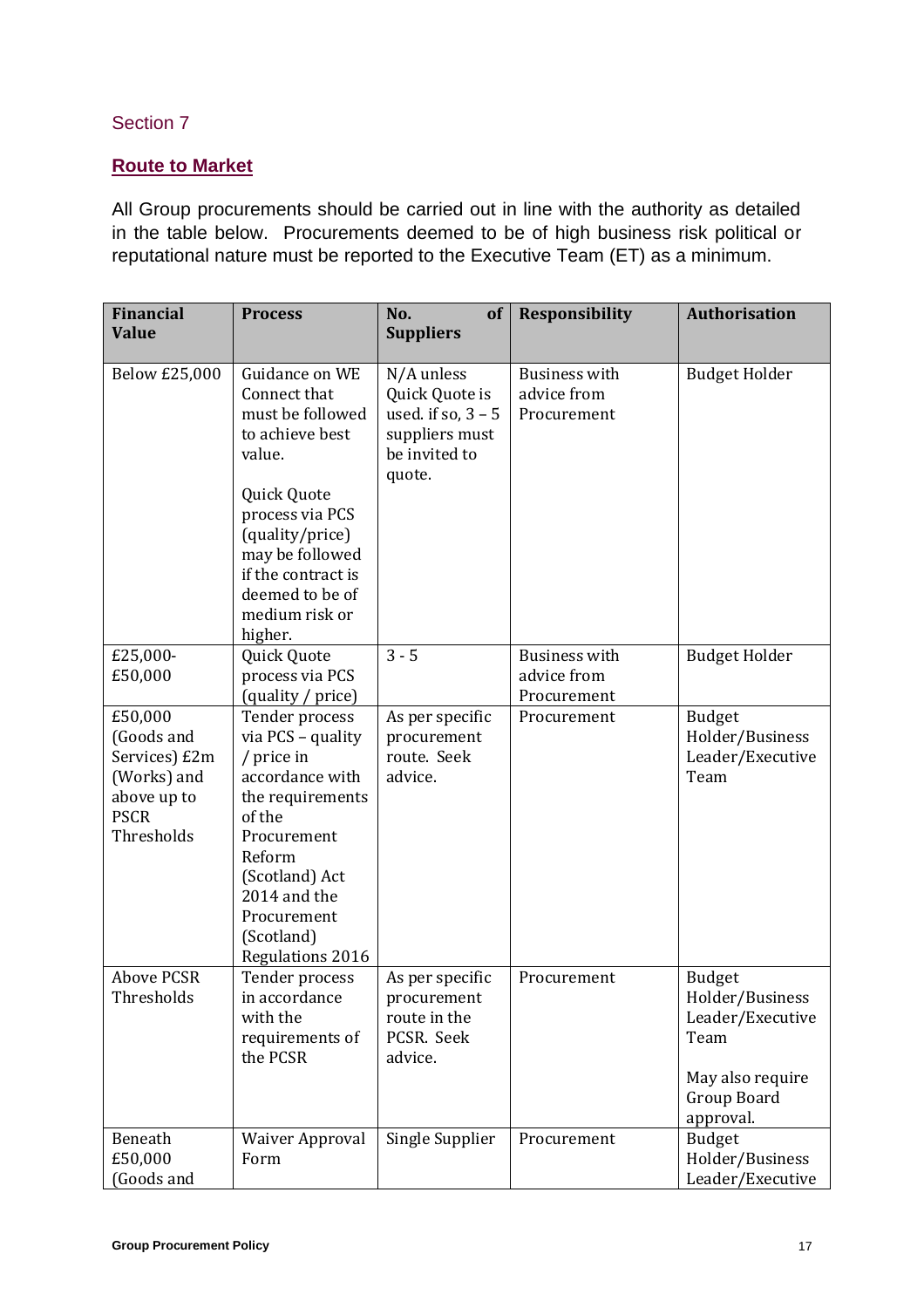| Services) and   |                        |                 |             | Team             |
|-----------------|------------------------|-----------------|-------------|------------------|
| £2m (Works)     |                        |                 |             |                  |
| where a         |                        |                 |             | May also require |
| competitive     |                        |                 |             | Group Board      |
| tender process  |                        |                 |             | approval.        |
| is not possible |                        |                 |             |                  |
| Above £50,000   | Negotiated             | Single Supplier | Procurement | <b>Budget</b>    |
| (Goods and      | Procurement            |                 |             | Holder/Business  |
| Services and    | without prior          |                 |             | Leader/Executive |
| £2m (Works)     | publication of a       |                 |             | Team             |
| where a         | <b>Contract Notice</b> |                 |             |                  |
| competitive     |                        |                 |             | May also require |
| tender process  |                        |                 |             | Group Board      |
| is not possible |                        |                 |             | approval.        |

Contracts with a value of less than £50,000 that are of a low complexity in line with Scottish Government Guidance do not require to be publicly advertised. Below this threshold staff will be offered training and support including an introduction to the Group's 'Passport to Procurement' program to use the 'Quick Quote' process via Public Contracts Scotland as good practice to achieve value for money.

The Quick Quote process is operated through the Public Contract Scotland Quick Quote facility and requires a minimum of 3 quotes from suppliers, who are independently invited to quote. Staff should be mindful when completing the Quick Quote process that they should not simply revert to previous suppliers. Furthermore, staff must ensure that the chosen supplier is appropriate, and that due diligence has been carried out in terms of financial standing and references and the procurement is carried out in line with Group Standing Orders and guidance relating to spend under £50,000.

The rules of aggregation on contracts apply. This means that the contract value must be calculated over the duration of the contract. This can be reached by the Group having requirements with several suppliers for goods or services with similar characteristics which in total exceed the Regulated threshold or from the Group having requirements with the same supplier over a period of time which exceed the threshold.

Contracts with a value in excess of £50,000 or where it is considered that advertising would be advantageous in terms of obtaining value for money all contracts shall be advertised on the Public Contracts Scotland Portal.

# Slice (Regulated): £50k and over (Goods and Services) £2m and over (Works)

Slice is the regime for Regulated Contracts for Works as legislated under the Procurement Reform (Scotland) Act 2014 and contracts of this value & nature must be advertised on Public Contracts Scotland using a contract notice or PIN and in order to comply with S.23 of the Act.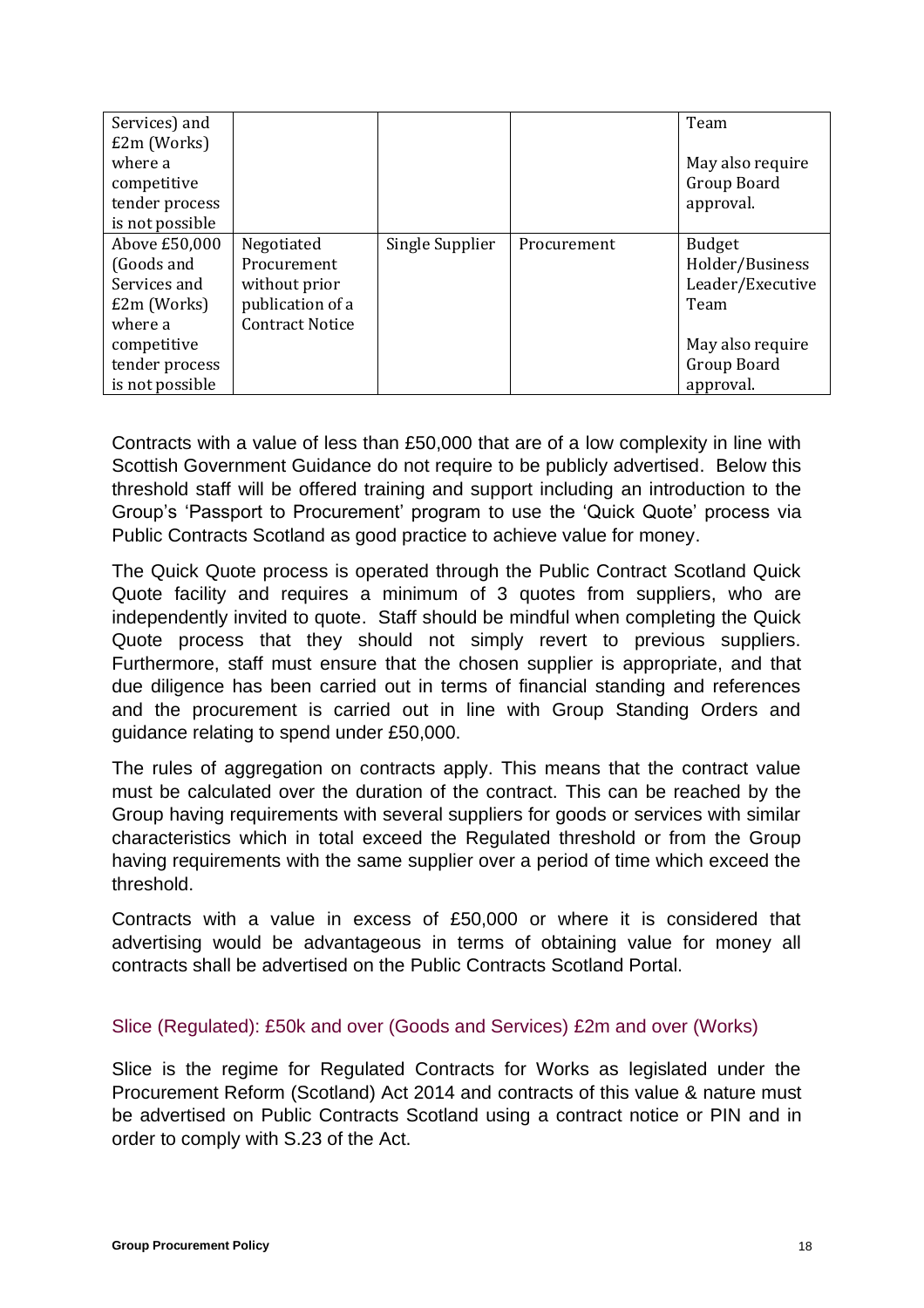Following the United Kingdom's withdrawal from the European Union (Brexit) on 31st January 2020 and the expiry of the transition period on 31 December 2020, the Public Contracts (Scotland) Regulations 2015 (PCSR 2015) have been amended to address the UK's exit from the European Union and the accession of the United Kingdom into the World Trade Organisation's Agreement on Government Procurement. Much of the processes and procedures to be followed in the PCSR 2015 remain unchanged. From Wheatley's perspective, one of the key differences is that we are no longer required to publish Contract Notices and Contract Award Notices via the Official Journal of the European Union and must instead publish them on Public Contracts Scotland. In addition, contracts which are below the thresholds in the PCSR 2015, but which are in excess of the thresholds for the application of the Procurement Reform (Scotland) Act 2014 will continue to be procured as Regulated Contracts. The current thresholds for the PCSR 2015 and the Procurement Reform Scotland Act in relation to Wheatley are set out below:

| <b>PCSR 2015</b>                   | From 1 January 2022 (inclusive of VAT) |
|------------------------------------|----------------------------------------|
| Works                              | £5,336,937                             |
| Concessions - Works and Services   | £5,336,937                             |
| Services and Supplies<br>[non]     | £213,477                               |
| Schedule 1 Entities)               |                                        |
| Light Touch Regime                 | £663,540                               |
| Small Lots (works)                 | £884,720                               |
| Small Lots (supplies and services) | £70,778                                |

# Public Contracts (Scotland) Regulations 2015 Thresholds

Procurements for beneath the regulated (slice) thresholds can be undertaken by the Waiver process, these types of procurements are for goods, services & works where a contract is awarded to a single supplier which is deemed to be in the 'Best interests of the Group' and the Waiver Approval Form sets out the full background and justification to support the approval process, including any associated risks.

Procurements above the regulated (slice) thresholds, where the supplies or services can only be provided by a particular supplier shall be subject to a Negotiated Procedure without Prior Publication. This is subject to the following circumstances:

- The Procurement aim is the creation or purchase of a unique work of art or artistic performance;
- Competition is absent for technical reasons. This applies only if competition has been reduced artificially and no reasonable alternative or substitute exists;
- The protection of exclusive rights, including intellectual property rights. This applies only if competition has been reduced artificially and no reasonable alternative or substitute exists;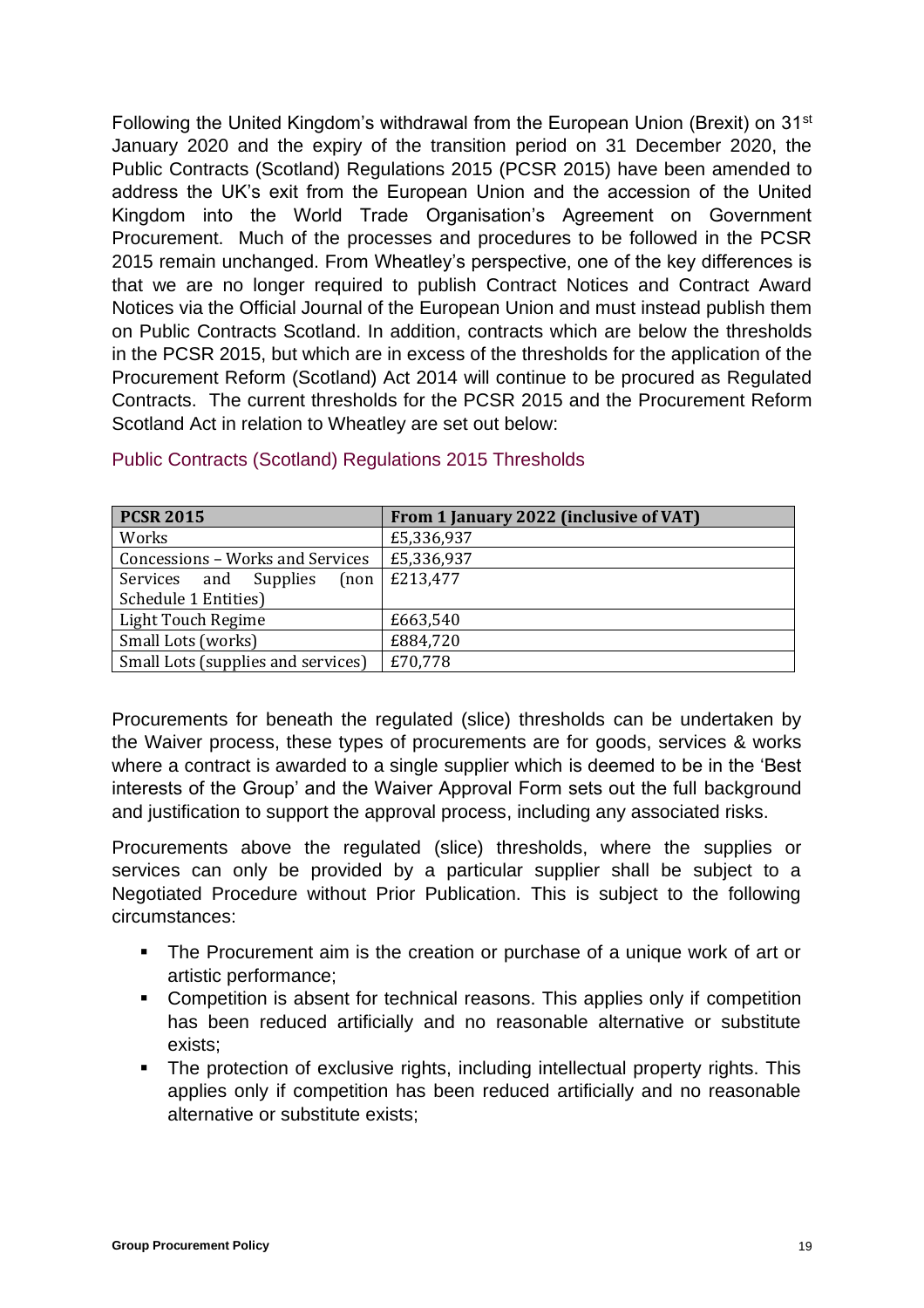# <span id="page-19-0"></span>**Payment Approval**

Payments to suppliers will be made in accordance with the terms of the particular contract. Our standard payment terms are within 30 days of receipt of a completed and valid invoice. Staff should note that payment terms will vary depending on the commodity being procured and in particular construction contracts must include for the new legislation as set out in the Scottish Procurement Construction Policy Note (CPN) 1/2019. In order to ensure payments throughout the supply chain are made in accordance with the 2015 Regulations, contractual obligations contained within the terms and conditions of engagement will be monitored and reported via KPIs.

#### Statutory Reporting

In order to comply with S.18 Procurement Reform (Scotland) Act 2014, the Group will publish an annual report concerning the Group's regulated Procurement activities of the previous financial year. The Group shall notify the Scottish Ministers of the completion of the report and said report shall be published on the Group's website. The Procurement Team shall be responsible for completing the required annual report.

#### Contract Register

<span id="page-19-1"></span>In order to comply with S.35 Procurement Reform (Scotland) Act 2014, the Group will publish our Contracts Register on our website. The Register is a live document and is updated on a regular basis.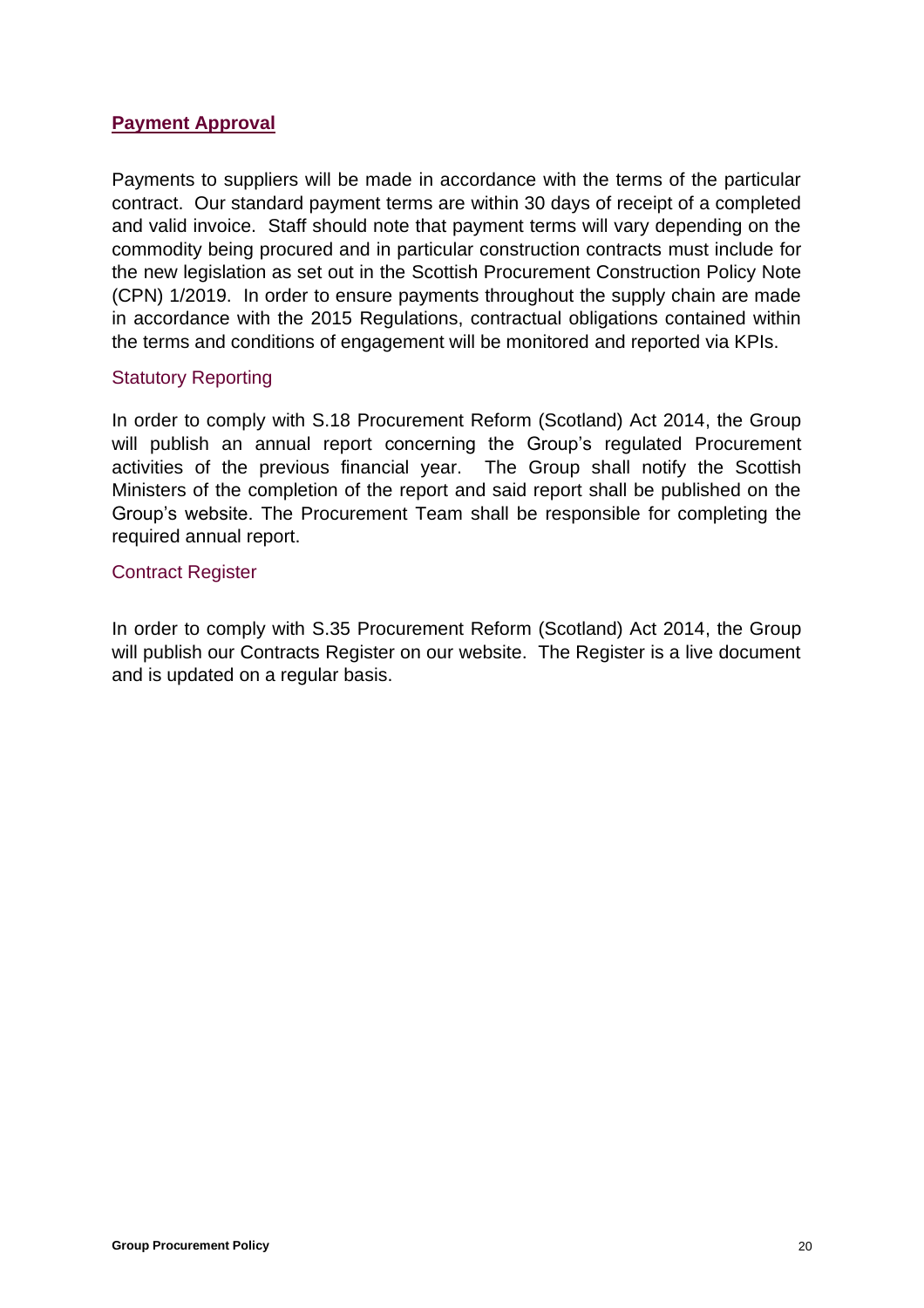# **Delegated Authority to Procure**

All procurement will be undertaken in accordance with the procedures set out within this Procurement Policy and read in conjunction with Group Standing Orders.

Staff may undertake the Group's 'Quick Quote' for procurement below £50,000 once they have completed the Group's 'Passport to Procurement' program. Where staff wish to procure goods, services or works above £50,000, they must refer to the Procurement Team for tendering purposes. With the exception of the Waiver process, the Procurement Team shall be responsible for managing all procurement above Staff should refer to the table above outlining appropriate delegation of responsibility.

#### Contract Approval

Approval to award contracts for goods, services and works will be in accordance with the Scheme of Financial Delegation and the Procurement Policy.

#### Collaborative Procurement

The Group shall seek out opportunities to use collaborative contracts established by other organisations where it offers us better value for money than conducting our own procurement and meets our business needs.

As a result of the Groups size and scale we will use our leverage in the market to procure on behalf of other organisations in the housing sectors where value for money can be offered through collaborative procurements. We will use our strength to assist in the development of the Group by identifying opportunities to consolidate suppliers to gain economies of scale and to support transition for new procurement on contract expiry. We will seek to establish and develop Group wide frameworks, in accordance with the Scottish Procurement Construction Policy Note (CPN) 3/2017 guidance on frameworks, where appropriate.

# Plans for PCIP and Internal Audit

The Group Assurance function provides an internal appraisal service that reviews internal control systems in place across the Group's operations (e.g. Procurement), including the effectiveness of risk management processes. Internal Audit activity is aligned to the risk profile of the Group and provides assurance over the design and operating effectiveness of the controls put in place by management to manage known risk. A Procurement Risk Register is in place and is monitored regularly by management to ensure it continues to reflect the current procurement risk profile.

Procurement is a Group Wide function which is subject to periodic internal audit activity.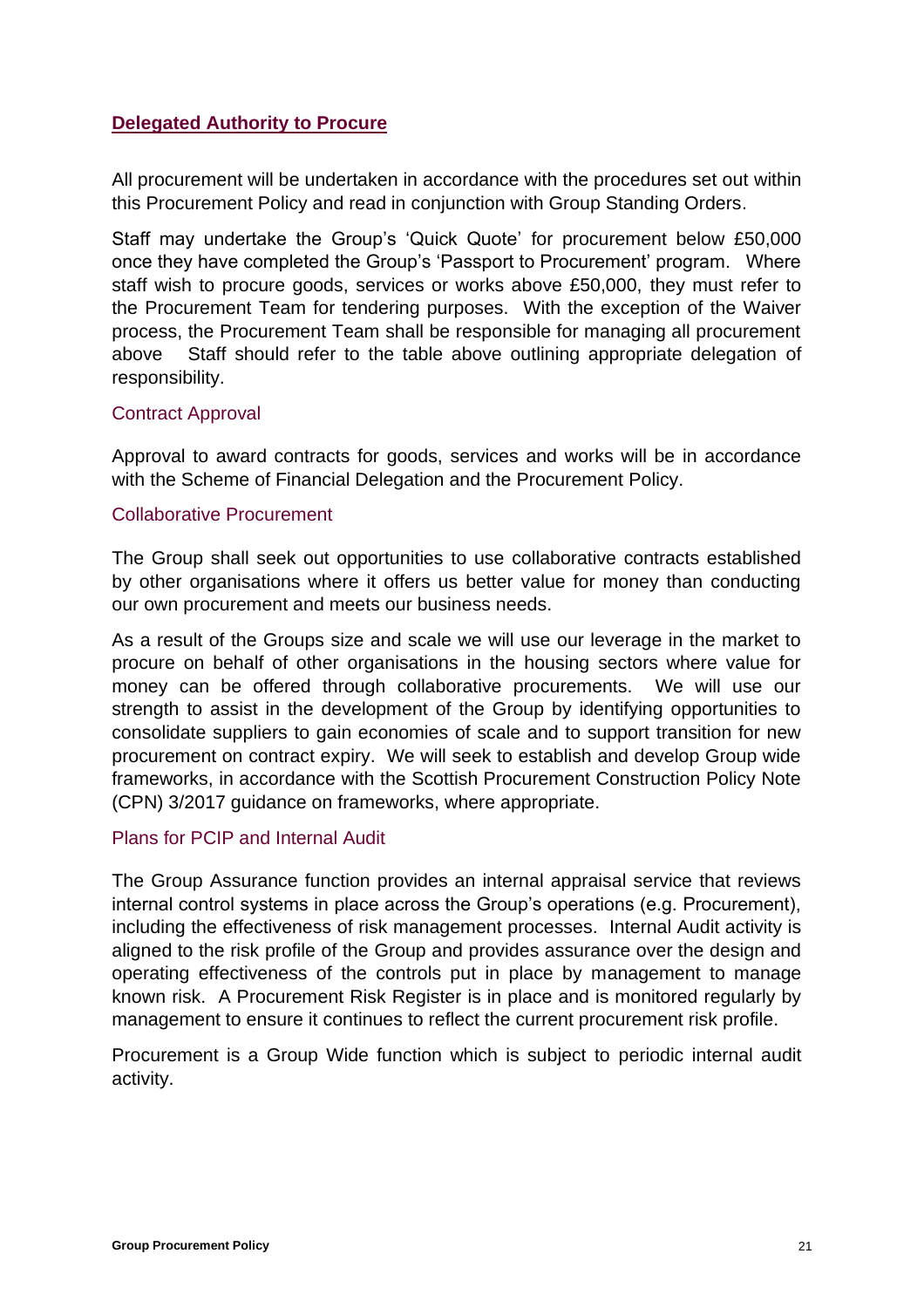In the interim period, the Assurance function will monitor the implementation of agreed Procurement audit actions and review its planned activity in response to any changes in the Procurement risk profile.

External accreditation is sought on a regular basis via Scotland Excel Procurement & Commercial Improvement Programme (PCIP) external audit.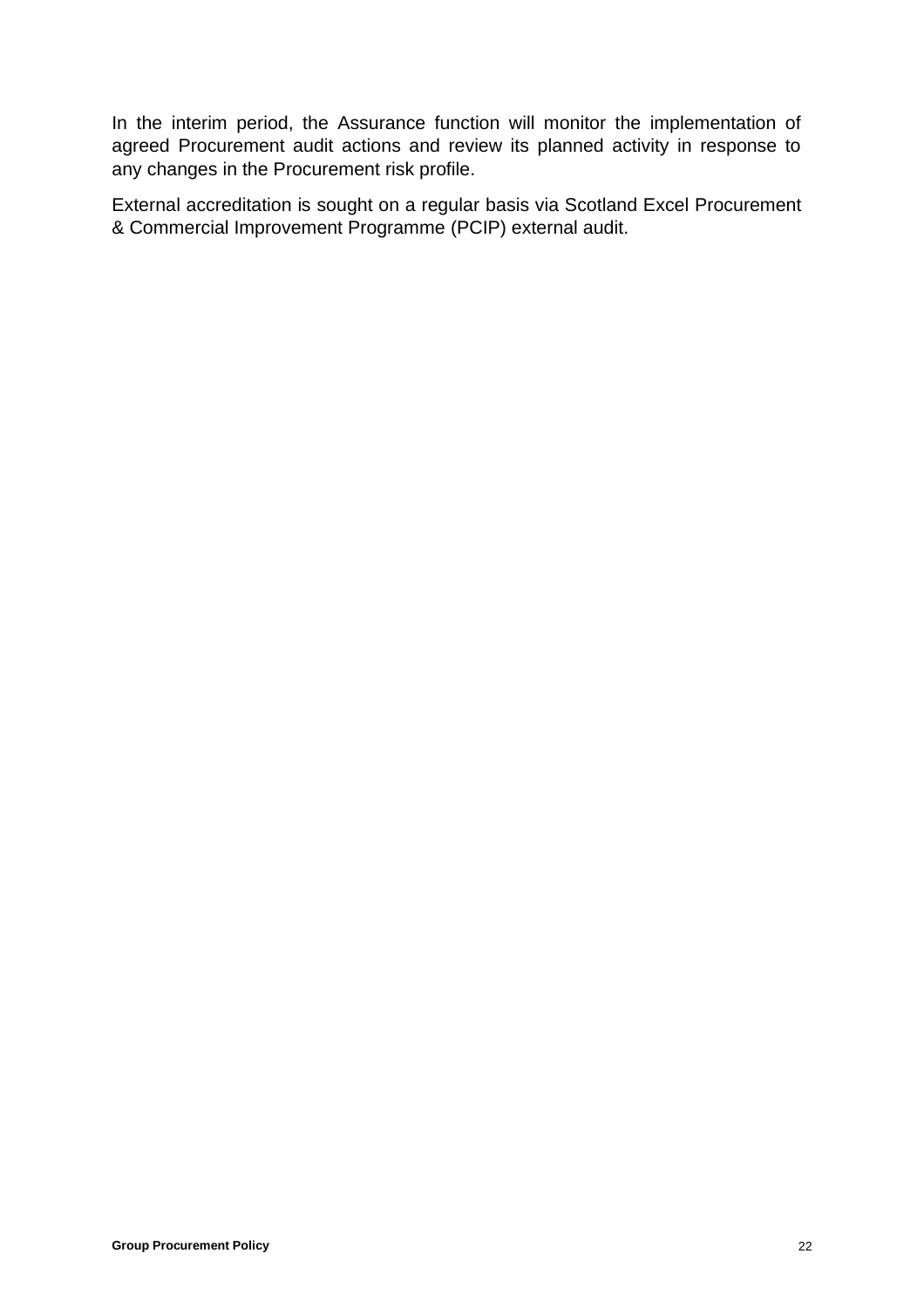#### <span id="page-22-1"></span><span id="page-22-0"></span>**Contract and Supplier Management**

A Contract and Supplier Management (CSM) approach will be developed for use across the Wheatley Group. The aim of this approach is to provide a consistent and robust focus to the Group's contracting activities.

This approach will drive value from new and existing contracts through increased supplier performance, continuous improvement cycles, mutual efficiencies and improved engagement with our suppliers. This enables strategic partnerships to develop with key suppliers and can deliver tangible contract savings as a result.

The CSM approach shall be mandated by the Group and the Procurement Team will support Contract Managers in using this to manage their contracts effectively. All staff with Contract Management responsibilities will receive training in respect of relevant CSM procedures and software.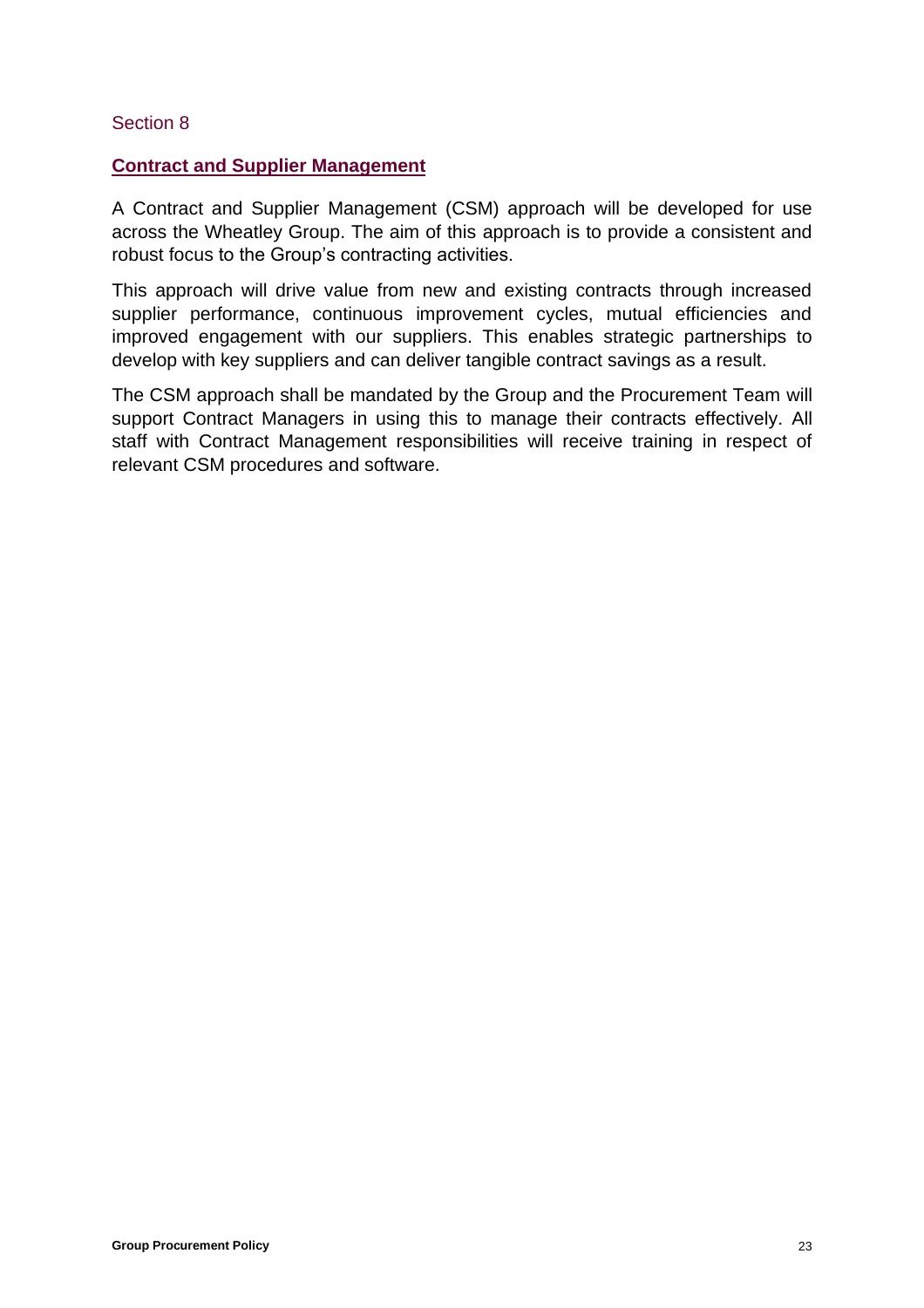#### <span id="page-23-1"></span><span id="page-23-0"></span>**Policy Review**

This policy shall be reviewed annually and presented for approval to relevant governing Board however regular reviews will be considered where, for example, there is a need to respond to new legislation/policy guidance. Reviews will consider legislative, performance standard and good practice changes.

We will publish this policy on our website at [www.wheatley-group.com](http://www.wheatley-group.com/) and it is also available on request. Customers may also request a copy of the policy in other formats and community languages.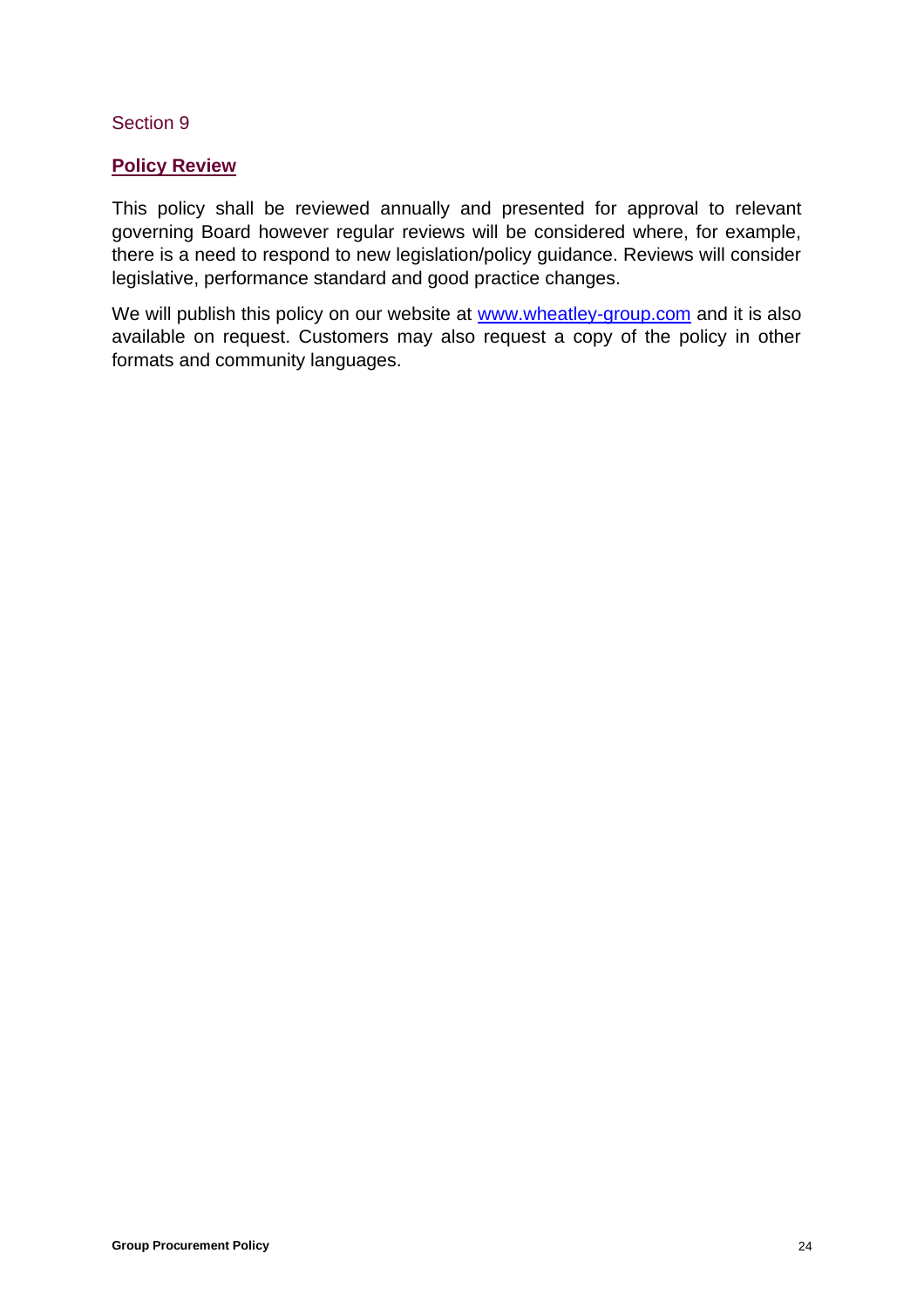# <span id="page-24-1"></span><span id="page-24-0"></span>**Customer Service**

# **Confidentiality**

Confidentiality is not only a basis of trust in business relationships, but also impacts on the protection of the Group's own interests in terms of retaining competitive advantage. It is the responsibility of any member of staff conducting procurement on behalf of the Group to ensure that third party information, which is of a commercially sensitive and confidential nature, is properly safeguarded. This may require that the supplier or agent of the Group signs a confidentiality agreement.

All personal information given by customers and suppliers in relation to this policy will be treated in accordance with data protection legislation.

The Group complies with the Environmental Information (Scotland) Regulations 2004 and is subject to the Freedom of Information (Scotland) Act 2002 (Designation of Persons as Scottish Public Authorities) Order 2019 which extends the Freedom of Information (Scotland) Act 2002 to cover Registered Social Landlords (RSLs) and their subsidiaries in respect of certain functions. This means that we respond to any request for information in accordance with the requirements of these regulations and this legislation. It is a standard condition of all our contracts that suppliers will assist the Group in complying with its obligations in terms of Freedom of Information (Scotland) Act 2002 and the Environmental Information (Scotland) Regulations 2004.

# Complaints Policy

Our aim is to get it right first time. However, if you are dissatisfied with this policy, its operation or otherwise wish to raise a complaint the Group has a Complaints Policy. A copy of the complaints policy can be found on the intranet or a copy can be requested by contacting the Wheatley Group on 0800 479 79 79. As with all our policies, a copy can be made available on tape, in Braille, in large print or in translation.

Where a complaint relates to the conduct of procurement under The Public Contracts (Scotland) Regulations 2015 the procedures outlined in the Regulations will be followed. The complaint will also be logged in accordance with the Group's Complaints Policy.

A Single Point of Enquiry (SPoE) has been established at the Scottish Government Procurement Directorate to which suppliers can address concerns about public funded procurement practices. Further information can be found at: <http://www.gov.scot/Topics/Government/Procurement/Selling/supplier-enquiries>

<span id="page-24-2"></span>As set out on the website the supplier is expected to liaise with the contracting authority in the first instance to seek resolution or clarification.